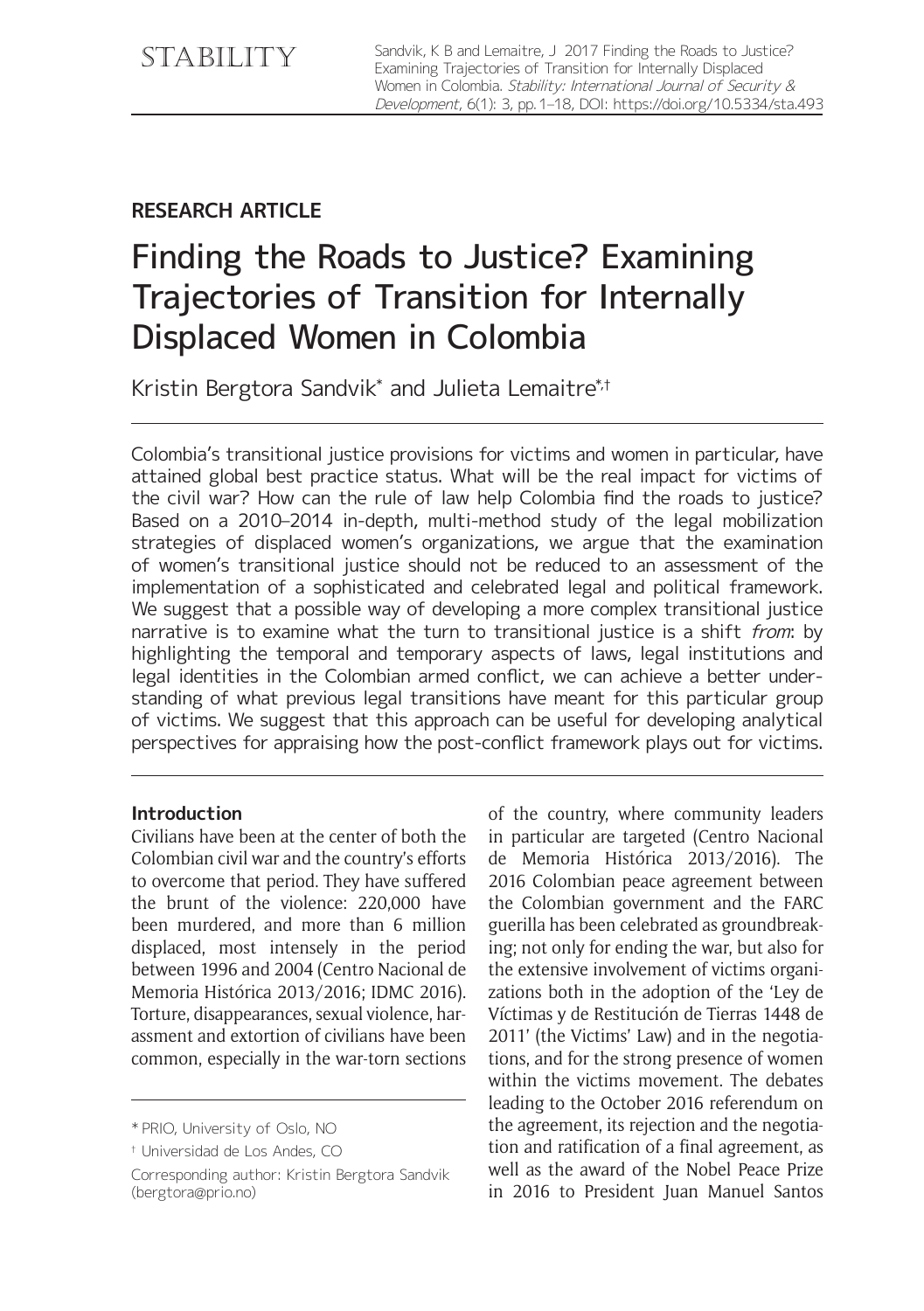Calderón also entailed a much praised focus on victims, victim's suffering and victim's participation.

With the global attainment of best practice status on the treatment of victims, Colombia is now becoming the subject of significant scholarly interest. In this context, how do we analytically make sense of the kind of transitional justice that will be on offer for victims in the wake of the 2016 Colombian peace agreement? This article attempts to think through that question by offering a reflection of what the shift in focus to victim's rights under the auspices of a transitional justice frame meant for victims and Colombian displaced women's grassroots organizations in particular. We argue that the examination of women's transitional justice should not be reduced to an assessment of the implementation of a sophisticated and celebrated legal and political framework. Instead, we propose to take a step back, to offer an account of the relevance and impact of transitional justice for internally displaced people (IDP) and displaced women's organizations as a complex story of how political and legal transitions have folded into each other over time and shaped the activism of a specific marginalized group.

The scope of our reflection  $-$  a focus of one particular group of victims, albeit demographically the largest – is defined by and builds on a 2010–2014 in-depth, multimethod study of the legal mobilization strategies of displaced women's organizations in Colombia.<sup>1</sup> The starting point for our study was the paucity of systematic knowledge about the proliferation of displaced women's organizations emerging in the context of progressive legal protection mechanisms for IDPs, and the specificities of this particular trajectory of women-led and women- focused legal and political mobilization. After the initial phase of the project, our research gradually came to revolve around transitional justice — in particular, the opportunities and risks that the Victims' Law, and the emerging discourse on victims offered to displaced women's organizations. By late 2011, it was

obvious that the Victims' Law was going to have a transformative effect on the institutions and agencies charged with IDP issues, and on grassroots IDP organizations. Hence, our attention increasingly focused on how this new legal frame (re)shaped needs-based discourses and claims, as well as the practical realities and challenges of organizing. It is from this particular temporal juncture we draw our empirical examples.

We suggest that a possible way of developing a more complex transitional justice narrative is to examine what the turn to transitional justice is a shift *from*: How did changing legal and institutional frames that were deployed to deal with the consequences of the armed conflict affect organizational structures and claims, as well as individual leadership biographies? We argue that by highlighting the temporal and temporary aspects of laws, legal institutions and legal identities in the Colombian armed conflict, we can achieve a better understanding of what previous legal transitions have meant for this particular group of victims – mostly poor, rural women. We suggest that this can help us in developing analytical perspectives for appraising how the post-conflict framework plays out for victims of forced displacement and the legal strategies they deploy to overcome their predicament and achieve justice.

The article proceeds as follows: as a starting point for our analytical reflection, we outline the heterogeneous positions held on law and the constitution of women-victims held by Colombian scholars. Our account of how political and legal transitions have folded into each other over time is then laid out in four interlinked trajectories of changing legal conceptualizations of the societal consequences of armed violence, institutional changes, the changes in grassroots actors identity and justice claims and finally, the cyclical relationship between insecurity and leadership found in the individual biographies of IDP women. In the conclusion, we use this analysis to reflect on the type of new frames that might be forged by displaced women's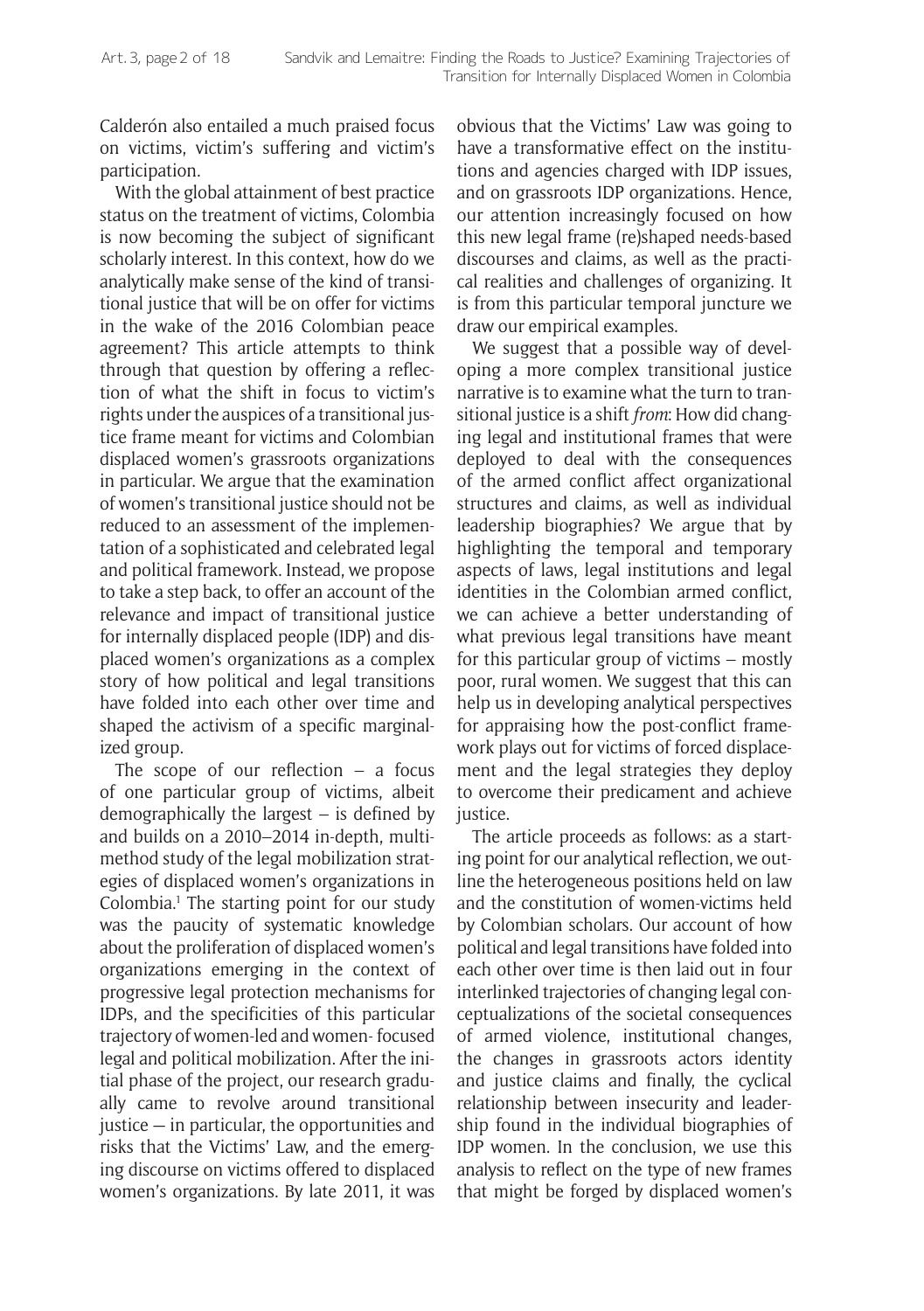organizations in a post-conflict context to overcome deprivation and insecurity.

#### **Contribution to the Literature**

In the Colombian context, armed conflict and pervasive societal violence coexist with a longstanding constitutional democracy, influential courts and progressive law-making. Colombia's 1991 constitution included an expansive bill of rights with far-reaching legal protections for vulnerable groups, which were further developed by the Constitutional Court in the course of more than 20 years of progressive jurisprudence (Cepeda-Espinosa 2004). In 1997 Colombia adopted Law 387, a landmark piece of legislation that required the government to prevent and address internal displacement. The Court's focus on structural litigation and its use of a 'differential approach' sensitive to gender, ethnicity, age, and capacity is particularly important to the IDP situation. In the groundbreaking T-025 (2004) (and ensuing follow-up awards), the Court declared an 'unconstitutional state of affairs' with respect to the IDP situation, issued general orders for institutional reform and policy adoption, and set up a specialized office to oversee compliance (Rodríguez and Rodríguez 2010). The Victims' Law created a new normative legal process for reparations, specifically a system of administering benefits through provision of legal status as victim.2 The framing of a 'victim' category is patterned on the Constitutional Court's differential approach to internal displacement<sup>3</sup> and provides for special guarantees and protection measures for groups, including women, who are exposed to greater risks within the dynamics of the armed conflict in general, and forced displacement in particular.

The growing and often critical literature on the Colombian transitional justice process mainly offers either a normative evaluation of this legal framework, focusing on for example the IDP framework (Carr 2009) or the Victims' Law (Summers 2012); or gives descriptive perspectives on law as a background factor in the Colombian context. Here, important contributions track the evolution of victims as symbolic and political actor beginning with the 2005 Justice and Peace Law (García-Godos and Lid 2010; García-Godos 2013; Rettberg 2013); analyze popular perceptions of aspects of the transitional justice process (Firchow 2014; Taylor 2015; Nussio, Rettberg and Ugarriza 2015; Rettberg and Ugarriza 2016; Dixon 2016; Alcalá and Uribe 2016; Taylor, Nilsson, and Amezquita-Castro 2016); and the relationship between gender and transitional justice (Meertens and Zambrano 2010; Tabak 2011; O'Rourke 2012, Lemaitre 2016) or investigate the specific role of women as leaders (Restrepo 2016; Melo 2016).

However, we argue that while this growing literature to some degree engages with law as an instrument of social change in the Colombian conflict, it does not adequately account for the complexity of the context, in terms of unpacking the role of laws, legal institutions and legal identities in displaced women's legal mobilization and the legal and political construction of women as victims. To begin to work towards this kind of complexity, we situate our argument within two running debates on the role and place of law and policy frameworks in effecting social change in the context of the armed conflict.

The first debate concerns the political sociology of legal reform in Colombia. There is a solid tradition within Colombian scholarship for reflecting on the political sociology of legal reform in relation to societal violence. Mauricio Garcia (1993, 2013) argues that governments have adopted laws to gain legitimacy, with little intention or capacity to guarantee the enforcement of progressive laws. He links the abuse of the legitimizing power of law to a context where the government is unable to guarantee the monopoly on legitimate violence, and hence the rule of law. Writing specifically about the 2005 law that enacted a peace treaty with paramilitary armies, Saffon and Uprimny (2010: 228) argue that the transitional justice discourse that emerged in the wake of the passage of the law was 'not only manipulative but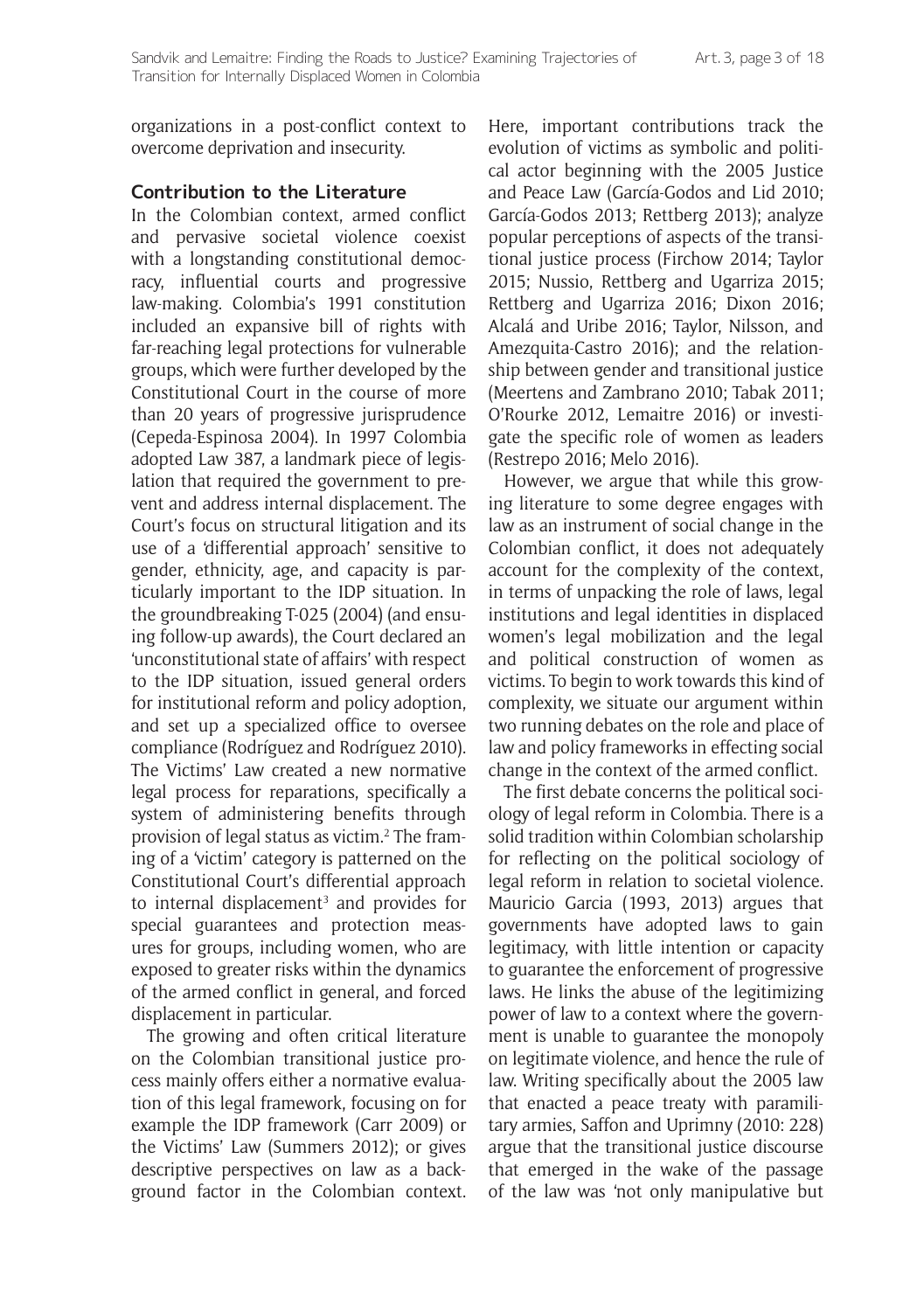also oppressive' and had 'the main purpose of hiding impunity'. Similarly, Vidal-López (2012: 14) criticizes the state's 'invention' of a transitional, post-conflict situation in Colombia, arguing that the Colombian state has 'used the rhetoric of transitional justice to produce an image, mainly aimed at the international community of donors and human rights organizations, that the country enjoys stability, an end to the war, and a postconflict situation'. Trying to explain this particular Colombian penchant for progressive lawmaking, Lemaitre (2008, 2009) suggests that engagement in law reform in itself constitutes a meaningful end for activists, as it is an effort to produce social meanings that vigorously reject the prevalence of violence in a context where other types of peaceful contention are quite limited in their scope and power. Drawing from the approaches of these Colombian scholars, we posit that, while the past and impending changes that benefit victims can and do have instrumental power, the symbolic effects, that is, the creation of social meanings, is of central importance. These social meanings can both legitimize the government, and resist social justifications of violence against civilians, such as stigmatized political identities, racial hatred and gender stereotypes.

The second debate, in international circles as well as within Colombia, concerns the legal and political constructions of (gendered) victims. Rettberg (2013) notes that despite the optimism surrounding grassroots participation of victims, the dominant discourse is characterized by the normative agendas, statements and sensibilities of policymakers, activists and organizations. This needs to be complemented with data on the overall victims' population and on the opinions and attitudes of the average Colombian. Commentators have also voiced concern about the possibility that transitional justice – through its malleability – may crowd out or undermine sustained attention to deeper political conflicts (Rowen 2016). Similarly, Lemaitre (2016) questions the assumption that victims and states share the values of the transitional justice apparatus, describing how women's reconstruction of everyday life in the aftermath of displacement responds to normative commitments to strength and solidarity that are absent from official policy. Moreover, it has become part of the staple rhetoric on the celebratory transitional justice discourse that 'Colombia needs to take a gendered approach to make peace last' (Sánchez 2016). This claim is closely related to the notion that gender has been a 'multiplier of violence' during the conflict (See Bouvier 2016; Krystalli 2016). Jaramillo-Sierra (2016) criticizes the representation of women as 'the most suffering victims' most 'in need of solidarity' which leads to a disproportionate focus on sexual violence (see also Lemaitre and Sandvik 2014) and builds on a problematic 'calculus of losses', whereby the much higher ratio of male casualties in the conflict is rendered invisible. We agree with this scholarship that the celebration of the prevalence of feminist approaches to transitional justice in Colombian laws and policies needs to be tempered with a more reflexive approach toward the possible mismatch between the policies, and the concerns and experiences of women victims. Taking these debates as our points of departure, our contribution to the literature is a case study that shows how the changes in institutions and legal frameworks shape and re-shape the organizational structures, justice claims and identity politics of women's IDP organizations and their leaders.

#### **The Changing Legal Conceptualizations of Internal Displacement: From Migrants to Victims**

The changing legislative and judicial approaches to Colombia's internal conflict are significant both because they signal the political discourse at the time of ratification in Congress, and also because of their constitutive nature, in terms of recognizing and making visible the experience of civil war (forced migration, human rights violations, humanitarian crisis, armed conflict) as well as producing new identities for its protagonists.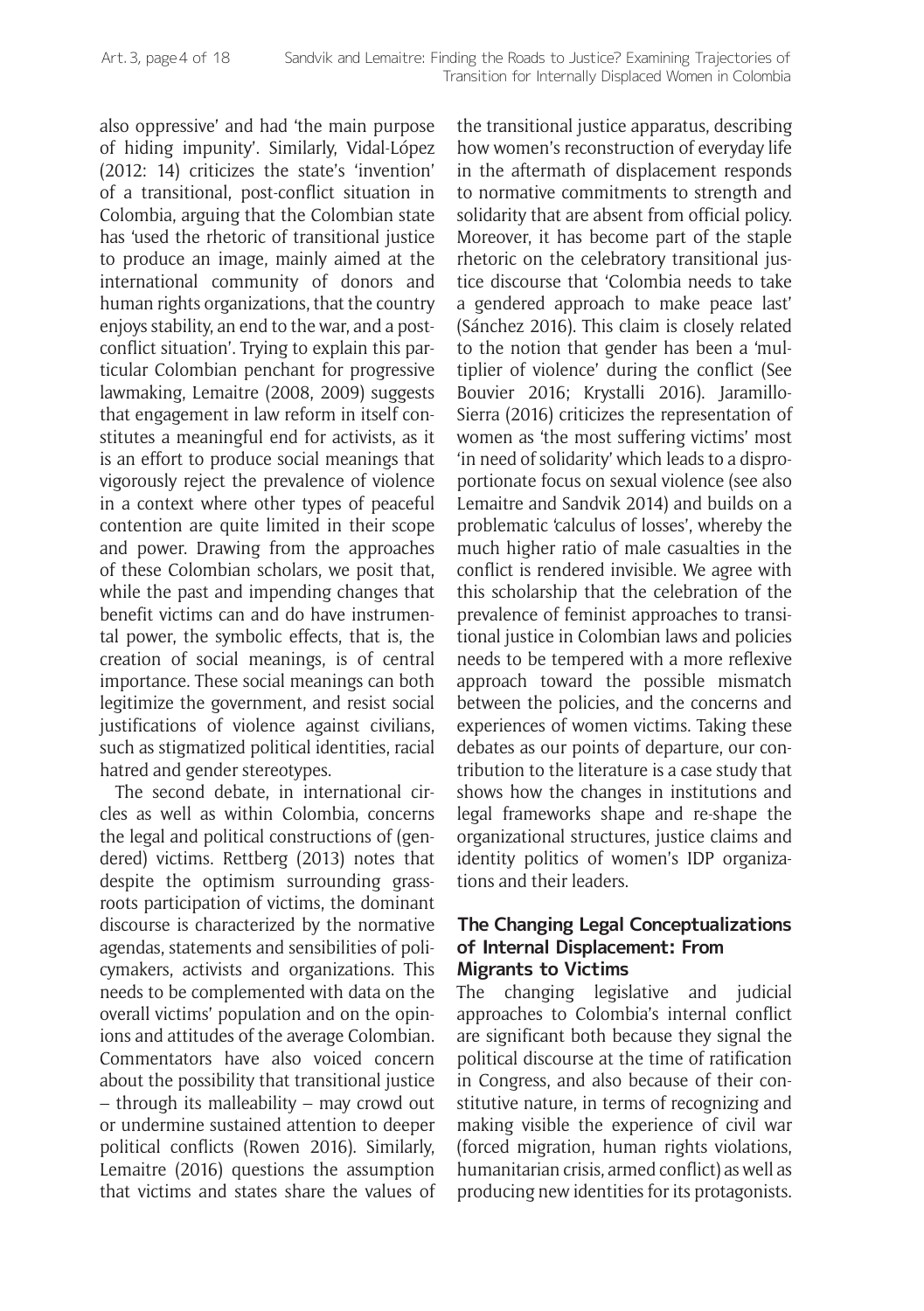For example, irregular soldiers are variously named, according to degrees of legitimacy, as insurgents, bandits, guerrillas, terrorists, paramilitary, self-defense units, or non-state armed actors. Likewise civilians are named through different categories, each foregrounding some experiences and bracketing others: forced migrants, internally displaced persons, human rights victims, humanitarian beneficiaries, victims of armed conflict.

As the backdrop for our case study, we begin by mapping out the changing legal approaches deployed to conceptualize and address internal displacement specifically. The broader human rights frame on internal displacement emerged from Colombia's progressive 1991 Constitution. The 1991 Constitution included an expansive bill of rights with far-reaching legal protections and mechanisms for inclusions of vulnerable groups (women, indigenous peoples, Afro-Colombians [and so forth]), which were further developed by the Constitutional Court over the course of more than twenty years of progressive jurisprudence (Rodríguez, and Rodríguez 2010). Since the early 1990s, Colombian activists had begun to identify massive rural to urban migrations increasingly triggered by political violence, and to refer to them as 'internal displacements'. During this same period, international humanitarian agencies working in former hot spots in Latin America were looking for new institutional mandates to expand into new program areas, and they were eager to open programs in Colombia (including in particular UNHCR).4 This 'humanitarian crisis' frame was a new approach for Colombia, despite the long-running internal conflict.

The series of legal and policy reforms, as well as human rights reports that followed had little practical effect in alleviating the rising tide of forcible displacement or providing effective humanitarian aid. In 1997, Law 387 promoted by the Ernesto Samper administration (1994–1998) required the government to prevent and address internal displacement: enshrine IDPs' rights to protection from discrimination, recognize all civil

and political rights previously recognized in international law, and provide immediate humanitarian aid and assistance with economic stability and resettlement for a threemonth period*.* However, the responsibility for implementing these provisions was distributed among a host of local and national institutions, which received no additional funding to meet their responsibilities.<sup>5</sup> In 1999, the UN special rapporteur for internally displaced persons, Francis Deng, visited Colombia and criticized the lack of implementation of Law 387 (CIDH 1999; Deng 2000). The same year, the Inter-American Human Rights Commission's (IACHR) special rapporteur on displacement described the Colombian situation as a 'humanitarian crisis' (CIDH 1999). In 2004, the United Nations Office for the Coordination of Humanitarian Affairs (UN OCHA) declared that Colombia had 'the biggest humanitarian crisis in Western Hemisphere' (UN News Center 2004). Throughout the rest of the decade, the forcible displacement of millions of people within Colombia's borders continued to create a protracted humanitarian crisis and led to impoverishment and rights deprivation (Sandvik and Lemaitre 2013: 36). Despite escalating rates of displacement in the early 2000s, the majority of IDPs were directed to existing poverty-alleviation programs. There were no programs designed specifically for women, and humanitarian assistance was scarce and vastly insufficient.

In 2004, the Constitutional Court responded with an exceptional structural litigation process. In decision Tutela 025, known as 'T-025', the Court issued general orders for institutional reform and policy adoption, and set up a specialized office to oversee compliance.<sup>6</sup> The Court also issued follow-up orders through *autos* (awards).7 The Court adopted a new approach for its remedies — known as the 'differential approach' — that focused specific awards on groups divided by gender, ethnicity, age, and capacity. From a gender perspective, Award 092 of 2008 is the central follow-up decision to T-025. In Award 092, the Court found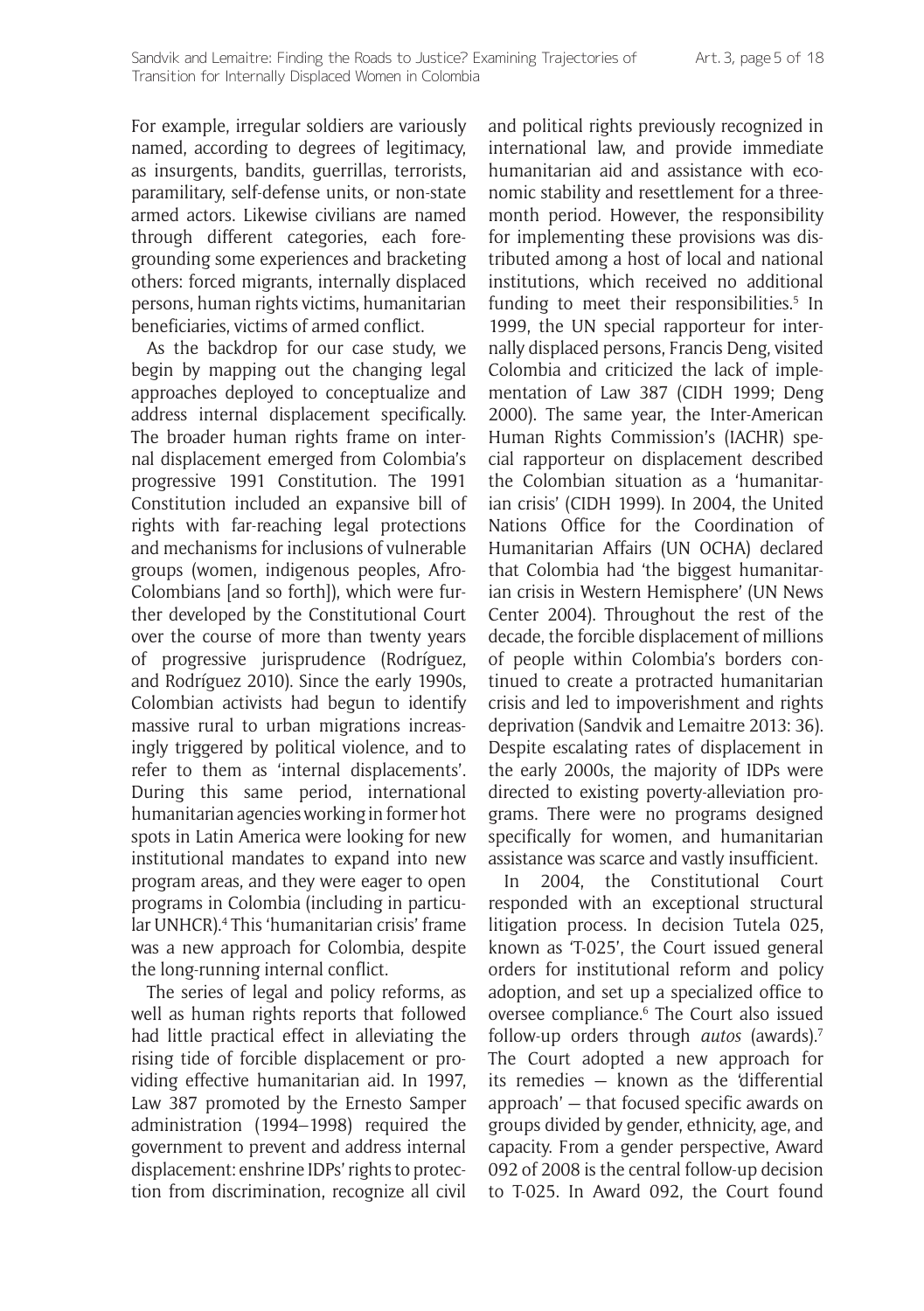that the government's failure to address the disparate impact of displacement on women violated the Constitution as well as Colombia's international human-rights obligations. To provide a comprehensive structural remedy, the Court ordered the creation of thirteen specific programs for displaced women, and granted individual orders of protection to 600 women across the country (the inadequate implementation of Award 092 has itself been the subject of several follow-up awards issued by the Court in recent years).8

These groundbreaking legal and judicial transformations that began in the late 1990s, which framed internal displacement as a human rights issue and a humanitarian crisis, have gradually been replaced by a focus on transitional justice and victims rights. Fundamentally, this new focus emphasizes a right to have one's past suffering recognized by law, and reparations provided. However, the 2005 Justice and Peace Law that was designed to regulate the peace process under the administration of president Alvaro Uribe (2002–2010) was the subject of widespread international and national criticism for addressing both victims and perpetrators in a single law, and by implication, for neglecting victims' rights. The law was further criticized for favoring requests made by the leaders of the Autodefensas Unidas de Colombia (AUC), the right-wing paramilitary group responsible for initiating the peace process (García-Godos and Lid 2010). This omission needs to be understood in the context of Uribe's consistent refusal to acknowledge the existence of a civil war, and the designation of insurgents as 'terrorists'. Although the law initially had little to say on the topic of victims' rights, it was later amended by the Constitutional Court (decision C-360 of 2006) and by Congress (Law 1592 of 2012) to add more stringent demands for truth, justice, and reparations.<sup>9</sup>

Victim mobilization after the passage of the Justice and Peace Law eventually led to the adoption of the 2011 Victims' Law, where administrative reparations became the principal response to displacement-related human rights violations. While the Justice and Peace Law had provisions for small-scale reparation mechanisms within criminal procedures, the Victims' Law provided the basis for a large-scale transitional justice process where victims of armed conflict could be compensated through individual and collective administrative reparations, as well as through, in some cases, judicial reparations and land restitution.10 The law outlines administrative procedures for registering as a victim, and for receiving humanitarian aid, as well as for assigning administrative reparations when humanitarian aid is no longer needed. More importantly, it led to the creation of a government agency specifically dedicated to the provision of humanitarian aid and administrative reparations, the Victims' Unit as described in the section below. The law also adopts a differential approach, especially in response to activism by women and indigenous minorities: for example, it has particular protections for dispossessed women in the land restitution process, and ethnic minorities have separate laws that were consulted with their representatives.

#### **Institutional consequences: From humanitarian aid to transitional justice**

As a result of the changing legal and political conceptualizations of the armed conflict, its impact on the Colombian people and the responsibilities and liabilities of its protagonists, Colombia also experiences regular shifts in the social movement landscape as new laws create new categories, identities, sites and objects of contestation, and put new resources up for grabs. In the course of our research, several IDP leaders chided us for our 'outdated' focus on displacement, noting that 'now the law says you are a victim' (Lemaitre and Sandvik 2015). To illuminate the aspects of this institutional trajectory as the context for our case study, we chart out some of the concrete institutional consequences of the shift between the IDP framework and the Victim's Law.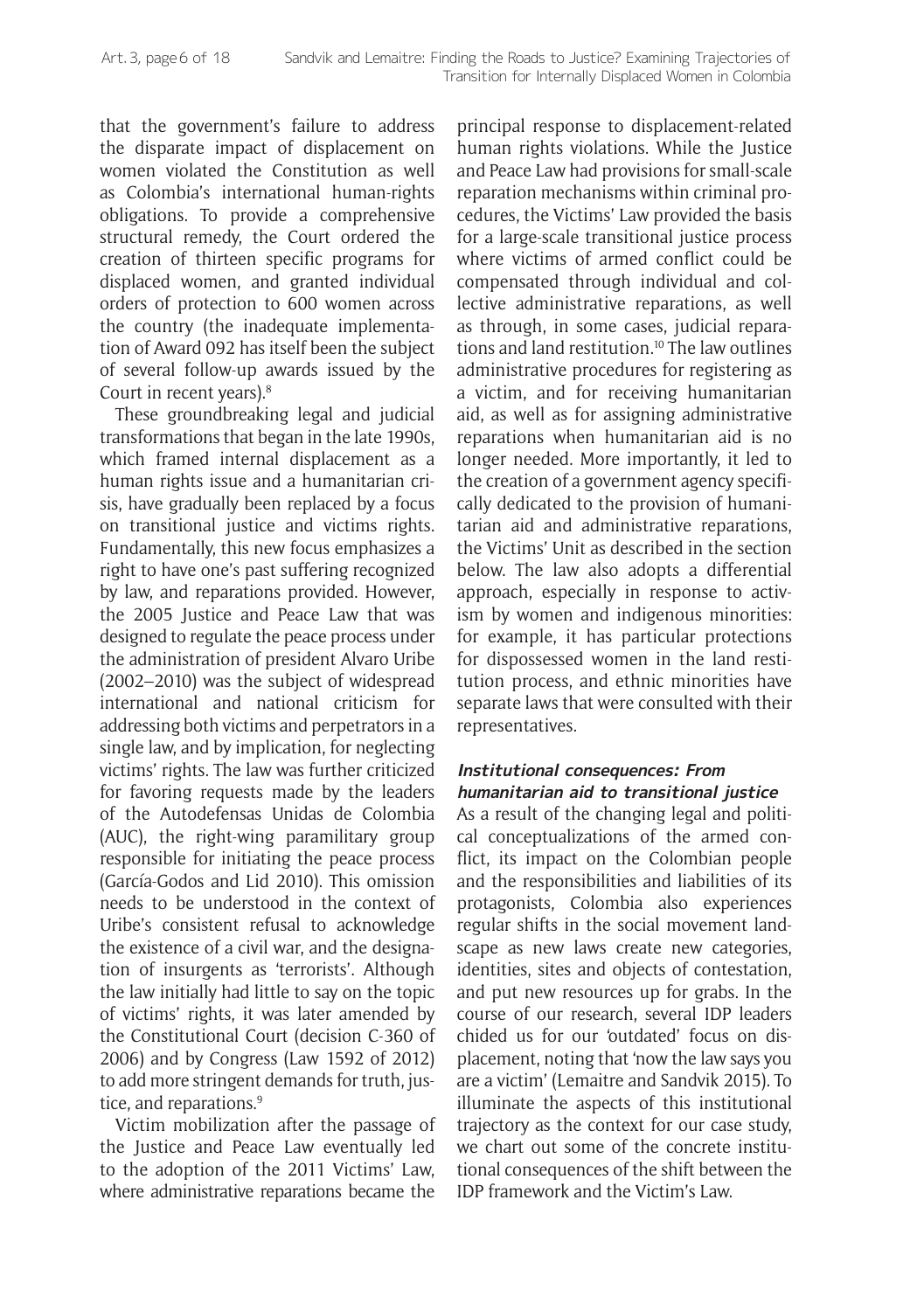Until 2011, Acción Social was the main institution in charge of responding to internal displacement. Acción Social, a large poverty-relief agency directly under the purview of the Colombian President, was in charge of handing out emergency relief and keeping a national register of internally displaced people, the RUPD (*Registro Unico de Población Desplazada* or Unified Register of Displaced People). As decreed by Law 387, Acción Social was designed to work hand in hand with other government agencies with poverty relief responsibilities (i.e. the National Planning Department, local governments, the child-welfare agency, etc.) through the so called- SNAIPD, national response system for displaced people. IDP organizations were represented in the system mainly through their mandated presence in participatory budget planning, but with a very limited scope and responsibility, mainly in the adoption of local plans known as the PIU (single plan for the integration of displaced people.) ordered by the Constitutional Court.<sup>11</sup> At the national level, the inclusion of IDPs in planning was directed by a special group of agencies known as the Consejo Nacional de Atención Integral a la Población Desplazada (national council of displaced population,) the same agencies in charge of operating the SNAIPD.

This humanitarian aid system coexisted with the institutions of transitional justice that emerged in 2005. As part of paramilitary demobilization, special investigative unites heard the paramilitary leaders and soldiers confess their crimes and investigated the context of these crimes. These investigations allowed individual victims to ask for reparations either within a criminal process against an individual commander, or more generally in the administrative jurisdiction, by suing the Colombian state for gross negligence in failing to protect them. The 2005 Law also created a national commission for reparation and reconciliation (CNRR) in charge of publishing reports and educating the public at large about the war.

This was the institutional layout when we started our project in 2010, but by late 2010 the whole system was slated for transformation after the election of a new president, Juan Manuel Santos. We followed policy discussions surrounding what was eventually ratified as the Victims Law 2011, and Decreto 4800 of 2011, which aimed to implement the law with a dramatic change in the humanitarian aid system. The Victims' Law is explicitly founded on the principle of transitional justice, including the rights to truth, justice and reparations. The law ordered the establishment of an institutional system that responds to victims not only through the provision of humanitarian aid (as ordered under the IDP framework) or through socio-economic stabilization (primarily in the form of povertyrelief programs) but also through reparation for past harms. To address this aspect, the law established a set of judicial, administrative, social, and economic measures for the benefit of persons who had suffered damages caused by violations of international humanitarian law or international human rights law occurring after 1985.

Like the women we interviewed, we observed important institutional changes. During our research the national commission for reparation and reconciliation (CNRR) was replaced by a National Center for Historic Memory, *Centro Nacional de Memoria Histórica*. The SNAIPD was replaced by the Sistema Nacional de Atención y Reparación Integral a las Víctimas (SNARIV). Acción Social was replaced by an even larger agency known as the Victim's Unit, in charge of keeping a national register of victims of war crimes (and not just internal displacement), of handing out humanitarian aid, and also of giving victims administrative reparations which would now be handed out through the Victim's Unit, separate from judicial reparations available through administrative courts. That is, victims had the option to seek reparations through the Victim's Unit's lump sum program, or follow a lengthier process in court. Additionally the law created a Special Administrative Unit for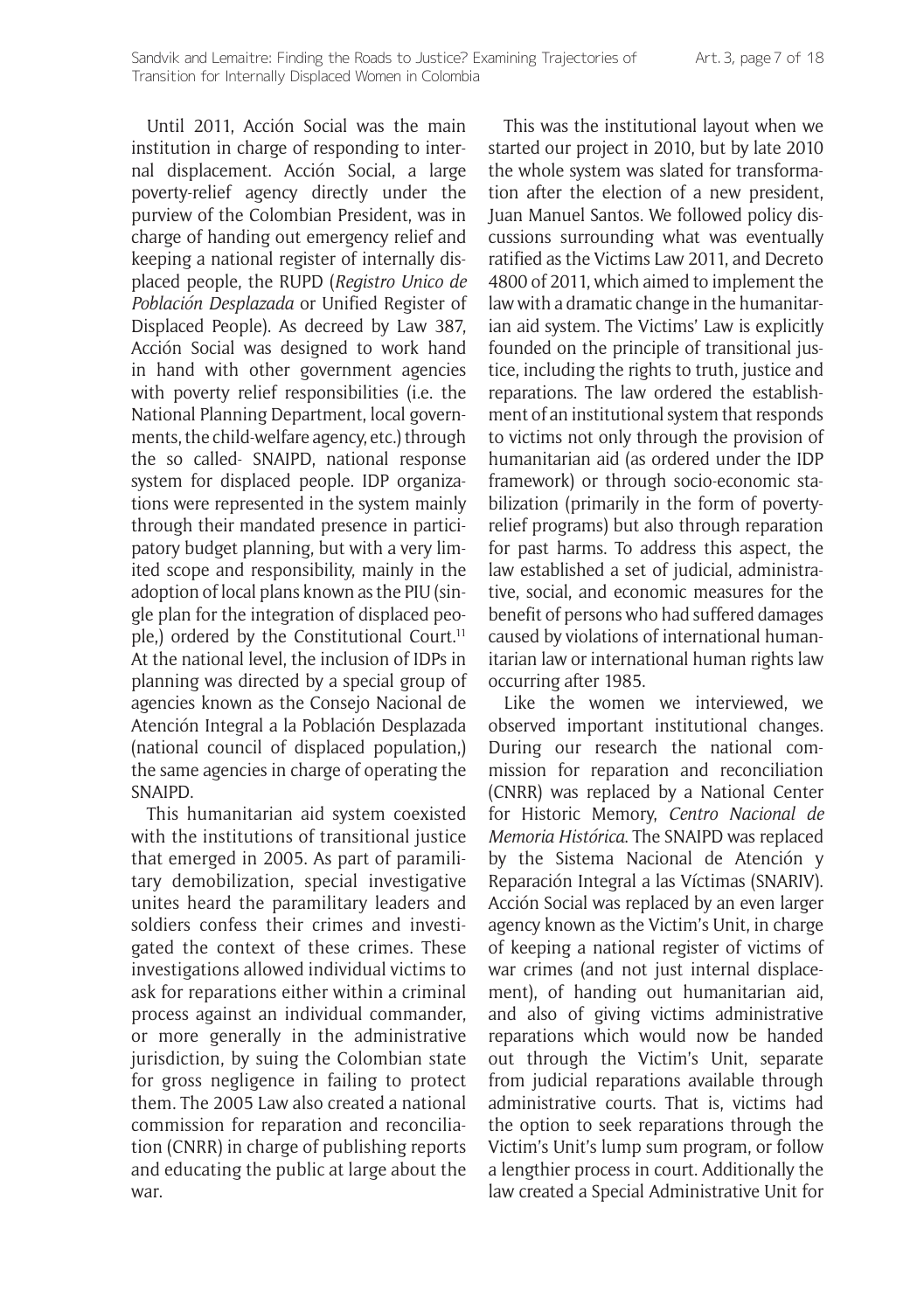the Restitution of Dispossessed and Forcibly Abandoned Land (the Land Restitution Unit), which is charged primarily with managing the Registry of Dispossessed and Forcibly Abandoned Lands and leading groundbreaking processes of restitution. Furthermore the commission for historic memory was established as an autonomous entity under the Victims' Law, as 'El Centro Nacional de Memoria Histórica' with a larger budget and responsibility. The Center has undertaken projects with displaced women's organizations as 'survivors of armed conflict', and systematically refer to the displaced as 'victims of armed conflict'. Through its influential 'Basta Ya!: Colombia: memories of war and dignity' (2013; English 2016) the Center provided an important contribution in working towards a common understanding of the length, nature and scale of the violence as an armed, national conflict.

Institutional changes also affected IDP participatory spaces; at the national level, the Consejo Nacional de Atención Integral a la Población Desplazada (CNAIPD) became el Comité Ejecutivo para la Atención y Reparación a las Víctimas, with the same functions (under decree 0790 from 2012).<sup>12</sup> This transformation also had local effects; the committees for IDP assistance at district, municipal and province level became committees for transitional justice. The mesas (district, municipal and departmental level) for the strengthening of IDP organizations became mesas for victims and the national mesa for the strengthening of IDP organizations became the national mesa for victims. Moreover, the local planning framework for IDPs, the PIU (Planes Integrales Únicos) were replaced by the PAT (Planes de Acción Territorial) framework for victims, with new steering committees. Whereas IDPs had been the focus of the PIUs, under the PAT, IDPs were one of several victim groups. As observed by Reina (2014), although the participatory structures were envisioned to be essentially the same, new rules were created to fill previous regulatory voids with respect to the election of leaders, the constitution of the tables, the requirements and incentives for participation as well as the manner in which these municipal spaces were situated vis-à-vis higher administrative levels. The local elections in late 2011 also ushered in a set of new municipal governments and mayors tasked with implementing the new normative framework on victims' rights; participatory planning had to be restarted from scratch.

#### **Case Study: The Effects on Grassroots Actors**

The research team— which consisted of the authors, three graduate students, and two undergraduate research assistants— conducted a multi-method study that followed internally displaced women's organizations as they demanded government assistance and protection. We maintained updated reviews of the literature and press coverage of internal displacement in Colombia and we also mapped the location of internally displaced women's organizations. By 2013, we had identified 66 organizations in 26 of Colombia's 32 provinces and interviewed 63 of their leaders. We also recorded their public appearances in various forums and collected media coverage of their appearances. We interviewed key government officials and observed 12 extended public meetings between IDP leaders and government entities. We chose six women's IDP organizations to study in depth, and spent between six months and one year producing extended case studies. They included Liga de Mujeres Desplazadas (Displaced Women's League, henceforth 'the Liga'), which is based in the northern department of Bolivar; the Mesa Municipal de Organizaciones de Población Desplazada de Mocoa (Mocoa Municipal Committee of Organizations of Internally Displaced People, henceforth 'the Mocoa committee'), which is based in the war-torn southern department of Putumayo; the Consejo Nacional de Mujer Indígena (National Council of Indigenous Women), which is a branch of ONIC, Colombia's largest indigenous rights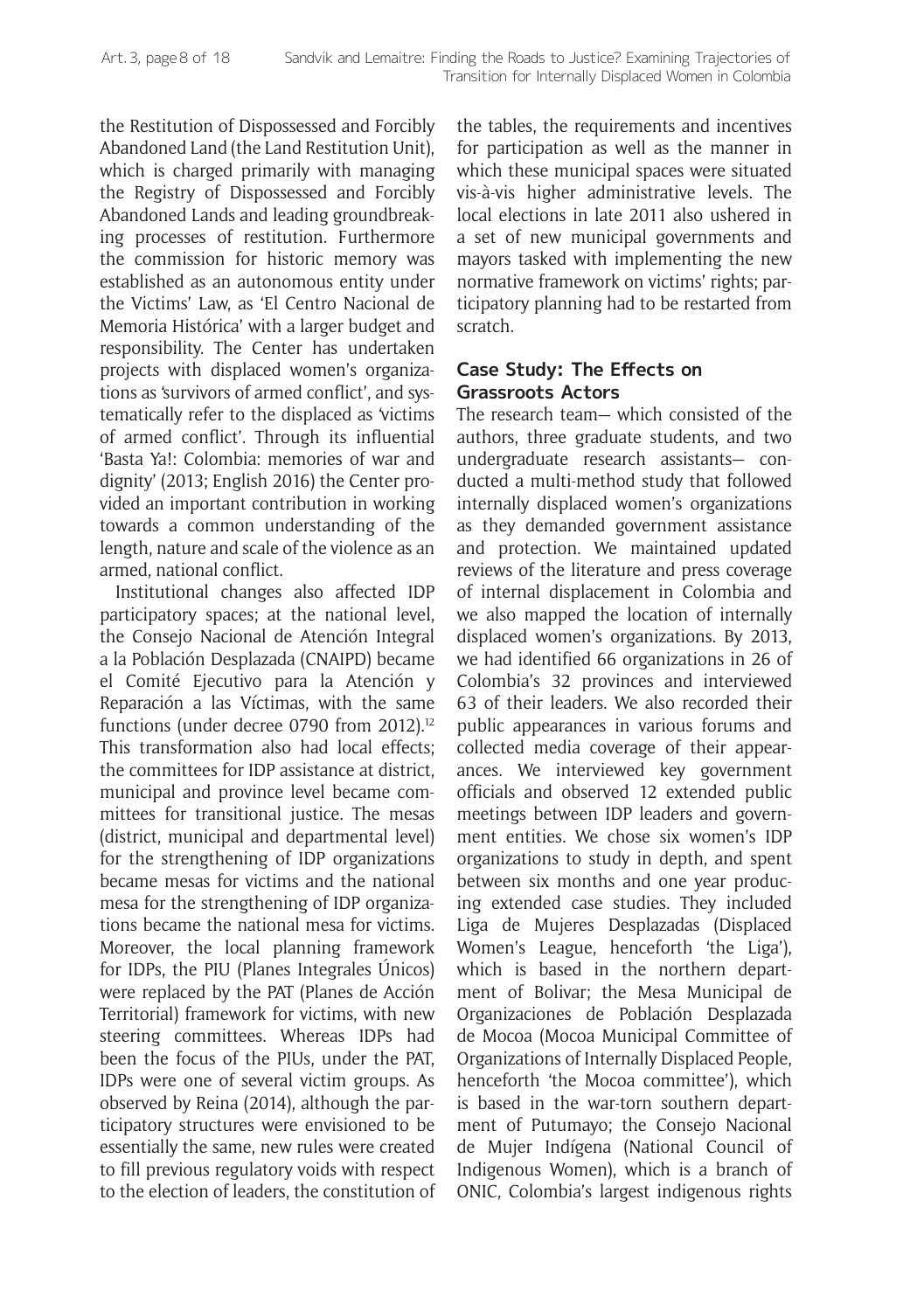association); and the Colectivo de Mujeres al Derecho (loosely, Upright Women's Lawyers Collective, henceforth 'COLEMAD'), which is based in Barranquilla, on the Caribbean coast. Together with the Liga and the Mocoa committee, we designed, implemented and interpreted household surveys that measured effective enjoyment of human rights and then compared them to national IDP surveys.<sup>13</sup>

As noted above, the starting point for our study was an interest in the effect and effects of legal mobilization – here generally understood as a means of seeking social change through legal norms, discourse, or symbols, and extending beyond litigation to include activism in different political arenas – by IDP women. An important line of inquiry became how changing legal and institutional frames deployed to deal with the consequences of the armed conflict impacted the organizational structures and claims. Adding to this, we also want to make an observation of the relationship between law and identity in the individual leadership biographies of the women's IDP organizations we studied, as it can illuminate how women leaders construe and grapple with changing legal frameworks.

#### **How women's IDP organizing adapted and changed**

Our first observation relates to the pervasive instability of rights framed in violent contexts such as the Colombian civil war (Lemaitre and Sandvik 2015.) IDPs struggle to translate their needs into legal rights, and to access the resources available through a rights-focused transitional justice apparatus; as they do so, they must also grapple with a dynamically evolving legal framework. As explained above, the last two decades in Colombia have meant constant changes in the applicable rights, procedures and institutions for IDP, often pressured by international trends in human rights norms.

The shift from the humanitarian to the transitional justice legal frame and institutions had an effect on how IDPs perceive and present their identity. From the mid-2000s,

both the number of IDP organizations and the level of NGO concern about displacement increased radically. While figures are notoriously imprecise, Taylor (2011) estimates the number of IDP organizations at 2,000. This growth was especially rapid in the wake of T-025 — the 2004 decision in which the Constitutional Court elected, through structural litigation, to maintain oversight regarding the humanitarian crisis. Because of the Court's differential approach, beneficiaries of the law took on a corresponding identification: for example, members of groups that had been offered special protection — especially women and ethnic minorities — began to self-identify in ways that matched the Court's 'differential' categories.

On the one hand, the transfer from one legal regime to another may seem like a superficial transformation — something that could be handled by adding, as many IDP organizations have done, the word 'victim' to the name of an organization, and adding demands for reparations to the existing aims. For instance, one organization previously known by the acronym 'APROCOB' (Asociación de Proyectos en Construcción de Vida en Barrancabermeja) added 'women victims' to their name and became 'AVIPROCOB' (Asociación de Mujeres Víctimas Proyectos de Construcción de Vida en Barrancabermeja). Explaining this change, their leader stated that 'we are no longer displaced, we are *victims* of displacement'.14 This was not unique: 'Fundación de Mujeres Desplazadas del Magdalena Medio' (FUNMUDESMA) became 'Fundación de Mujeres Víctimas del Magdalena Medio' (FUNMUVIMAG) and so forth.

Similarly, Liga de Mujeres, our main collaborative partner in the research project and one of the major recipients of Award 092, continued to solicit funding under the 'victim of internal conflict' frame (Unidad de Víctimas 2013). We observed that changes in designation seemed for the most part strategic choices, as the victim identity appeared to offer access to new alliances, venues (newly created agencies and participatory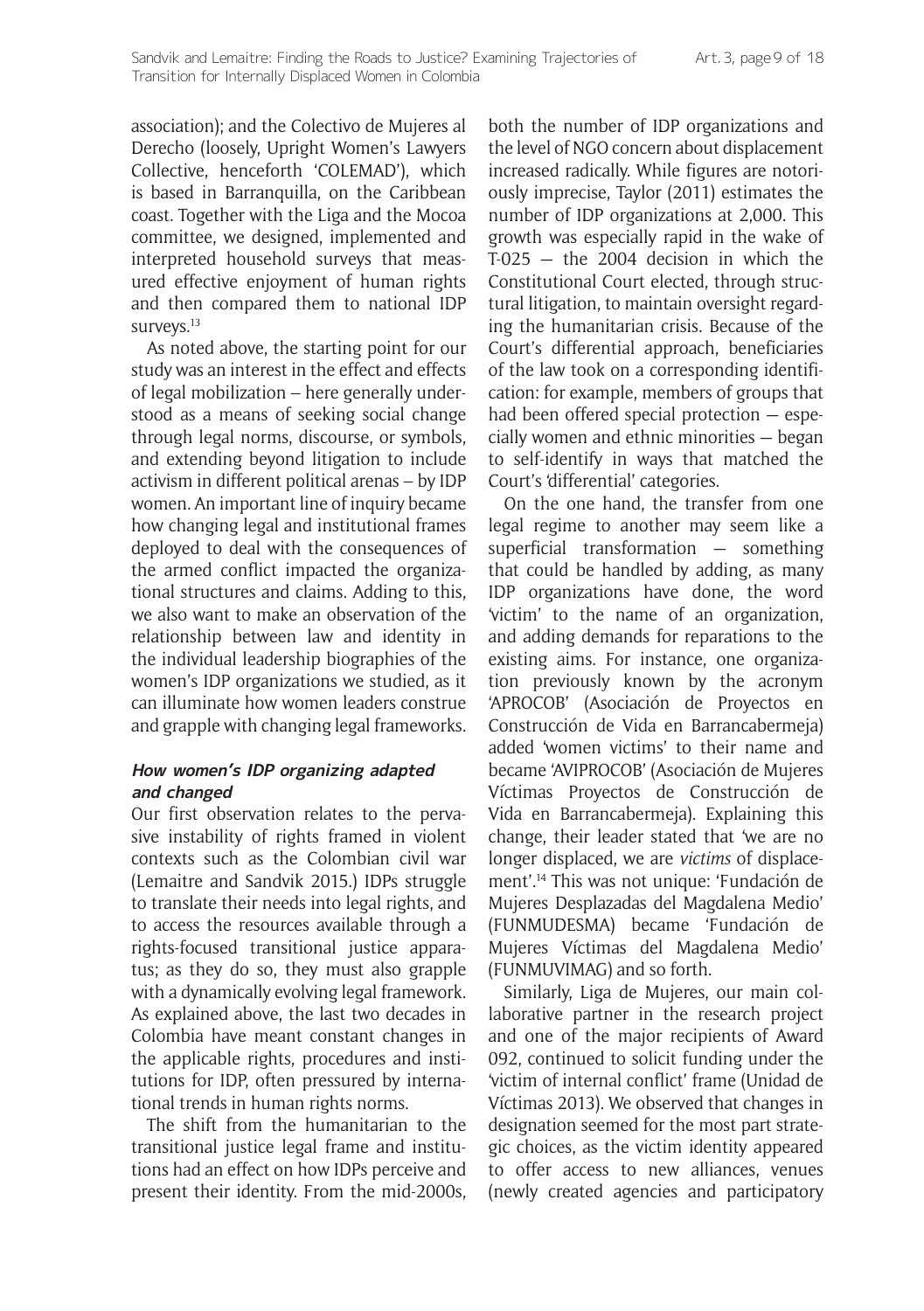spaces), and resources (compensation, land restitution, and the 'projects' that might be accessed by victims in the foreseeable future).

Nevertheless, many of the displaced women we interviewed also claimed that the government's change in policy was a way of curtailing both the mobilization of IDPs and their emerging political identities, by placing them in the same group with victims who had different origins and circumstances (for example victims of land mines, who tend to be former soldiers, or wealthier victims of kidnappings). The concern was that pre-existing class-based discrimination of poor, rural women would deprive displaced women of any real agency in these forums.

Although the general effects of progressive normative frameworks on the lives of internally displaced women have been limited, structural litigation before the Constitutional Court has had significant effects in the realm of social movements, particularly by creating new opportunities for political mobilization. The Liga offers a strong example of the impact of Award 092 on grassroots organizing. By allowing feminist and grassroots women's organizations unprecedented access to the Constitutional Court — through the submission of documents and participation in public hearings — Award 092 has shaped both the self-perceptions of displaced women and their relationship with feminist NGOs. The Liga actively petitioned for Award 092, and 150 Liga members (out of 600 total) were listed as special beneficiaries. Award 092 also led to the establishment of the Mesa de Seguimiento del Auto 092 (Award 092 Follow-Up Committee), a civil society organization (of which the Liga was a part) responsible for monitoring the implementation of the award. Finally, in light of women's special vulnerabilities (Award 092 specifically invokes UN Resolution 1325 on women, peace, and security), access to the Court created the opportunity to frame the interests of internally displaced women as violations of fundamental rights.

At the time of fieldwork, we also observed that for these organizations, the shift to the transitional justice regime required new approaches to framing injustice, and different demands *for* justice. Humanitarianism, at least in its everyday sense, is future-oriented. It focuses on the material well-being of those who are suffering — which, in the Colombian case, includes demands for socio-economic stabilization (e.g. access to free health care, schooling for children, decent housing, and preferential treatment in poverty-alleviation programs). Since humanitarianism requires the transference of material resources, its vision of justice (rarely articulated as such) can be described as distributive. Transitional justice regimes, in contrast, are oriented to the past, and focus on three things: truth, justice, and reparations. While reparation can be (and often is) a form of poverty alleviation, we argue that it essentially entails compensatory rather than distributive justice. Hence, in practice, only the past, not the present, predicament of destitution can be the basis for claiming resources. To be viewed as a deserving recipient of humanitarian assistance and preferential treatment within poverty-alleviation schemes, displaced women had to prove that they were in dire economic circumstances of poverty. To be a deserving recipient for reparations, in contrast, victims have to substantiate claims of past harm committed by armed actors. This means that the recollection of past events became the basis for their current identity. Moreover, the focus on the past collapsed the distinction between those who were or were not impoverished in their current lives, creating a false equality between victim groups. This means that the fulfillment of reparations is not based on social class but on suffering.15

## **Individual biographies: The circle of insecurity and leadership**

The regular shifts in legal frames not only impact organizational structures and claims, but were also reflected in the individual biographies of women leaders. However, this is expressed more as the ways in which the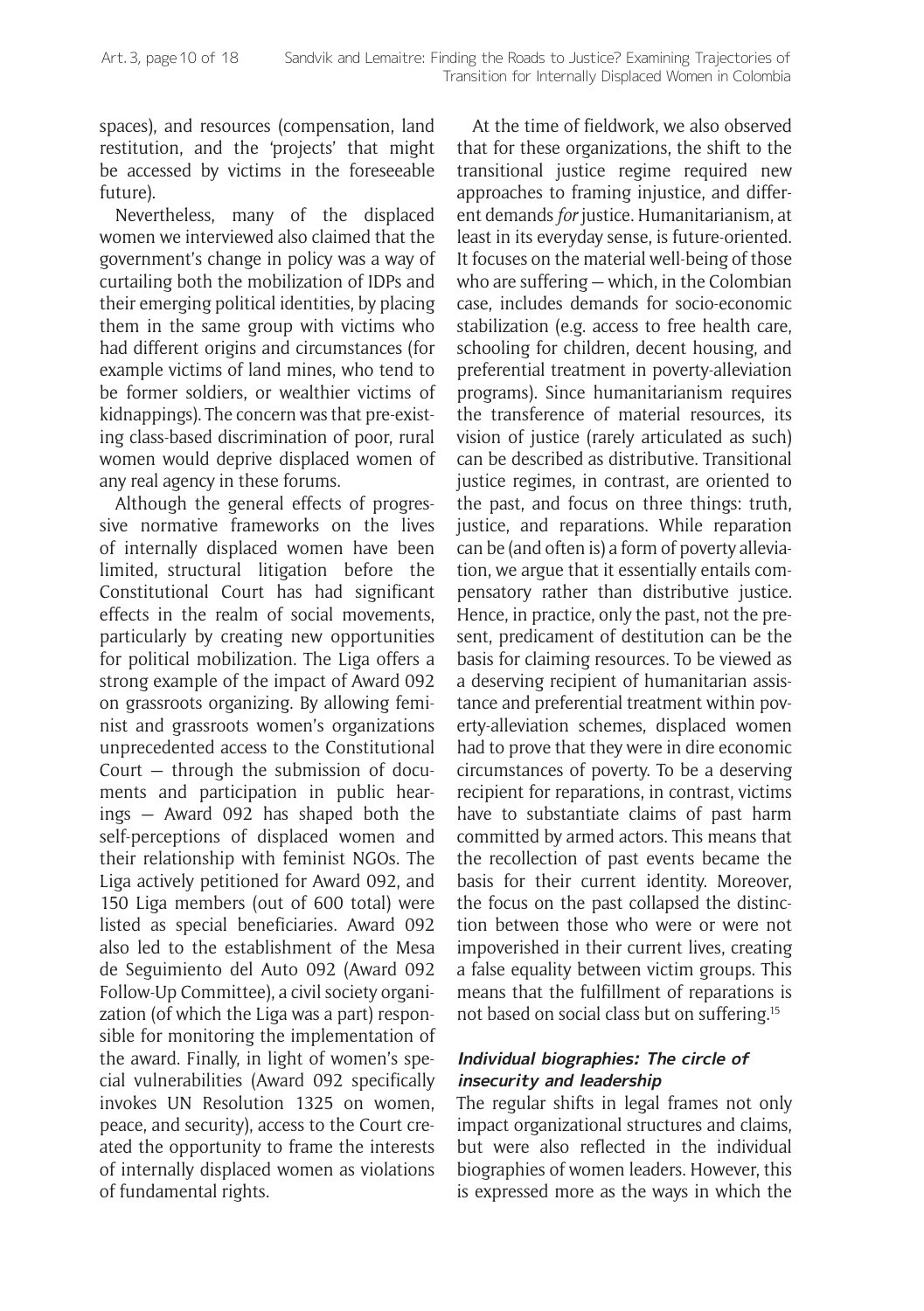insecurity these women had experienced was linked to legal labels, than as a mode of self-ascribing identity. Of the sixty-three IDP women leaders we interviewed, many were actively preparing themselves and their organizations to be able to continue to demand access to basic resources under the new transitional justice frame in the future, rearticulating their claims based on past harms instead of on present needs.

For example, one of our informants, a woman named Maria was a very active leader in the displaced community when we first met her in 2011. In the war she lost all that she and her family had constructed over decades of hard work, including their land and house. After a period of recovery, she emerged as a local IDP leader, organizing a settlement in the Southern Colombian town of Mocoa. This cooperative was eventually the beneficiary of a series of relatively successful development projects. With the 2011 Victims' Law, she began to represent victims in the new institutions created by the law as the committee she belonged to shifted from being the IDP committee to the municipal victims' committee. She also initiated a landrestitution legal process for herself and her family, and began to speak of herself more forcefully as a victim rather than as a displaced woman. For many women like Maria, community organizing and leadership came both from a passion for politics, and from the aspiration to overcome radical poverty. While poverty, exclusion and insecurity remained at the heart of their agenda, the framing of their claims and descriptions of their leadership strategies and their leadership roles shifted over time, incorporating discourses of peasant movements, human rights violations, humanitarian crisis and transitional justice.

At the same time, the personal experience of violence and loss is grounded not with reference to being an IDP or a victim, but with reference to a primary identity as peasant, indigenous etc., and with being a woman and mother in these communities. One such example, offered by Arias (2014) in a case study affiliated to the project, is Ana Tulia Zapata of the Nasa, a well-known and respected indigenous leader. Her spouse and brother were assassinated for their leadership roles in the struggle to recuperate Nasa territory:

I am a widow, my husband disappeared in 1995 but I have continued to work in this process…When my children were small, this whole struggle for recuperation of land for this reservation, Huellas Caloto, began…when my spouse disappeared, because of FARC, I was left alone with five children, but I tried continue the work and forge ahead with the process (Arias 2014).

Finally, the availability of new legal identities also carried costs. Self-identification as internally displaced often involved a shift from previous identities as rural peasants and homesteaders — which, in a sense, implied giving up a part of one's history. When asked about their lives, displaced women we interviewed identified first and foremost as *campesinas* or *gente del campo* (peasants or rural people).<sup>16</sup> However, the IDP identity has also carried stigma due to its association with insurgent guerillas (Lemaitre and Sandvik 2015: 28). According to a leader from AVIPROCOB, her experience of working the joint victim committees set up under the Victim's law had been 'horrible'. They felt rejected by other victims: 'they think the displaced smell bad, are thieves, and have every defect' ('*El desplazado es mal visto, huele feo, es ladrón, tiene todos los defectos*').17 The new legal frames related to victimization in the war demanded that IDP leaders made new investment in resources to adapt and respond accordingly, including the need for achieving acceptance as a 'legitimate victim' from other victim groups.

#### **Conclusion**

This article has argued that to help us develop a nuanced understanding of the role and relevance of law in engendering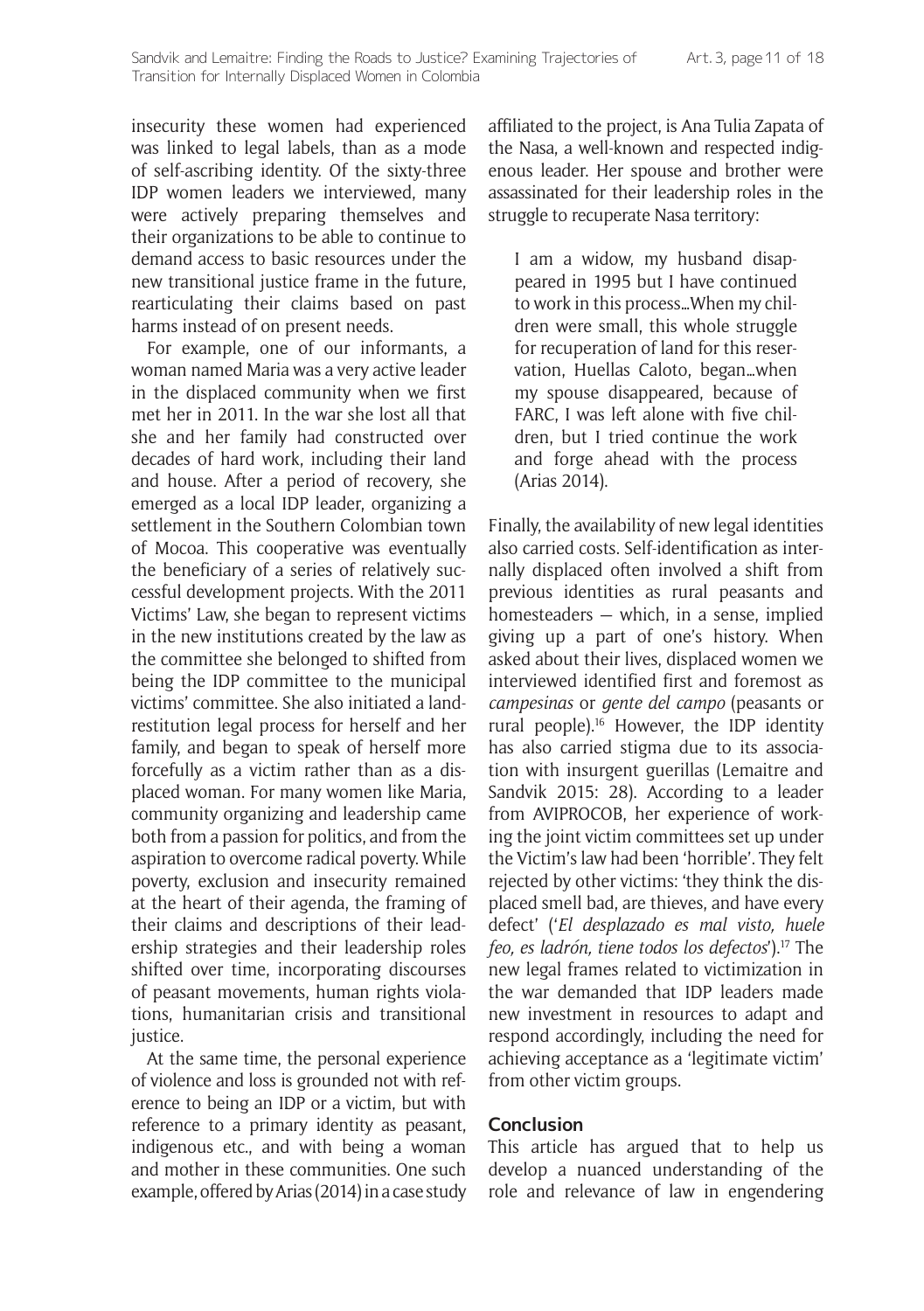social change for displaced women in the post-conflict context, we need to develop a more complex transitional justice narrative by examining what the turn to transitional justice is a shift *from*. To that end, we have examined how changing legal and institutional frames deployed to deal with the consequences of the armed conflict have impacted organizational structures and claims, as well as individual leadership biographies. At the time of writing, Colombia is in the process of adopting the new legal frames necessary to implement the peace agreement with the FARC, which requires a transitional justice apparatus, as well as new institutions to bring resources to territories formerly ravaged by war, as well as to protect community activists and grassroots organizing. In spite of this uncertainty, we can draw some conclusions from past experience about the future transitions. First, that the new frames will be important for the creation of activist claims and identities as well as for the legitimation of the Colombian government. Second, this effect will not completely erase pervasive concerns, including radical poverty and insecurity, regardless of the applicable legal and policy frame.

Insecurity remains pervasive for community leaders, including IDP leaders. However, the scale of the security crisis and the effect of the peace agreement remain unclear. Despite the importance of achieving an end to armed hostilities between the government and the main armed actor FARC, and the substantial decline in violent deaths and other forms of conflict related violence (Pachico 2015), Colombia was listed as the world's most dangerous country for human rights defenders in 2016.18

Lastly, while the Victims' Law does provide a ten year period for the conclusion of individual and collective reparations, it seems highly unlikely that that goal will be met, or that the land reported as stolen will be returned, at least within this period. By the halfway-mark to the ten-year period, that is, by mid 2016, only 10% of over 6 million eligible victims had been repaired, and this includes both collective and individual reparations (Blanquicet 2016). Similarly, out of around six million hectares reported stolen, only 5% had been restituted to their original owners (Plazas 2016). Even so, it must be noted that the Colombian restitution and reparations programs is the most ambitious of its kind in the world, and the success, while proportionately modest, is in sheer numbers and intention still admirable.19

We also predict that in spite of legal and institutional changes, and in spite of serious reasons for hope in the Colombian transition, remaining concerns about radical poverty and insecurity draw a picture of a nuanced progress that is not located solely in the governments' implementation of the legal and political framework, but also on grassroots adaptation to these changes, as well as their demands, perceptions and organization. Further research into the legal and institutional transformations following the peace agreement with the FARC must be aware of both the legitimating effect of new legal frameworks and the persistence of the institutions, organizations and more importantly, the needs that reappear with different legal frames. This persistence calls for more attention to the structures of distribution of power and resources that underlie progressive legal changes such as those of humanitarian aid for internally displaced people, transitional justice for victims and the emerging institutions of the peace agreement meant to bring peace to war-torn territories.

#### **Notes**

- The study "The significance of political organization and international law for displaced women in Colombia: A socio-legal study of Liga De Mujeres" was funded by the Research Council of Norway under the NORGLOBAL program.
- <sup>2</sup> Article 3 defines 'victim' as persons who individually or collectively have suffered damages due to events occurring from January 1, 1985, as a consequence of violations of international humanitarian law or of serious and manifest violations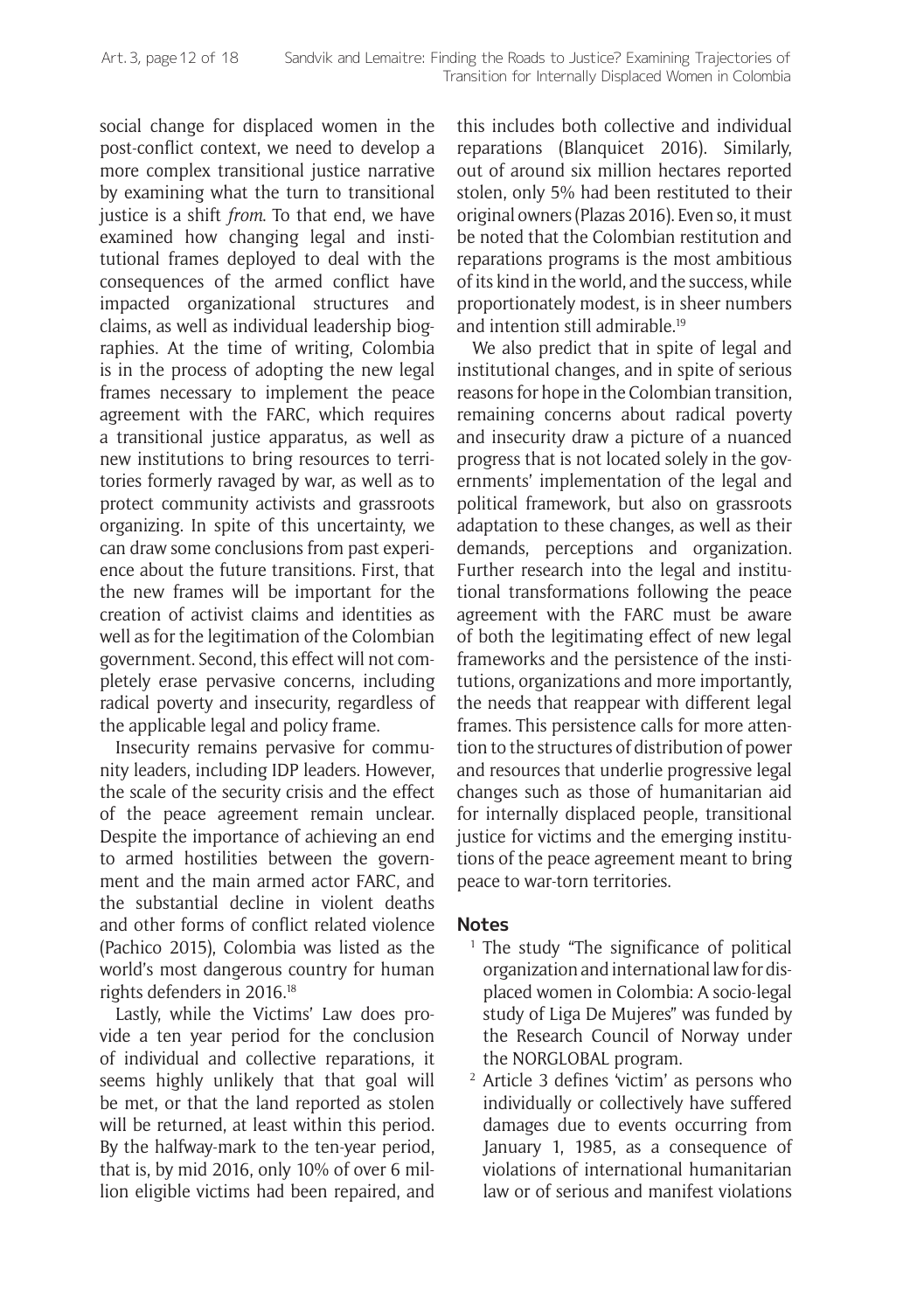of international human rights norms occurring as a consequence of the internal armed conflict. For a discussion on the recognition of the suffering of combatants and whether to allow combatants to access transitional justice mechanisms, see CODHES (2017).

- Recognizing that certain groups of the population have particular characteristics that make them more vulnerable in war due to their ethnicity, age, sex, sexual orientation and disability.
- <sup>4</sup> For an overview of context, see Tate (2007). To compare contemporary efforts to establish urban violence as a humanitarian crisis, see Sandvik and Hoelscher (2016) and more generally, Lohne and Sandvik (2017).
- <sup>5</sup> For how the making of this law intertwined with the 1998 IDP guidelines, see Sandvik and Lemaitre (2015).
- <sup>6</sup> The tutela is a constitutionally mandated direct petition procedure under which claimants can object to the violation of basic rights and receive a judicial decision within ten days.
- <sup>7</sup> See i.e. Award 092 of 2008 on women, Award 005 of 2009 on Afro-Colombians, and Award 004 of 2009 on indigenous peoples.
- <sup>8</sup> On the decision and its limitations, see Lemaitre and Sandvik (2016).
- <sup>9</sup> The Constitutional Court has adopted the following provisions: C-319 of 2006, 370 of 2006, 575 of 2006, C1199 of 2008, and T-496 of 2008.
- <sup>10</sup> Moreover, seeking to bring Colombian law into harmony with international law, Law 1719 of 2014 sets out to guarantee access to justice for victims of sexual violence, especially sexual violence in the context of the armed conflict. It explicitly adds the mention of an internal armed conflict to the Colombian criminal code.<br>It has been noted that the implementation
- of the PIU suffered from endemic funding shortages, lack of buy in from municipalities and variable quality (Ibáñez and Velásquez 2008; Zapater 2011). Of note

are also the problems emanating from Colombian decentralization and the capture of municipal budgets by criminal

- actors. 12 Decreto 0790 de 2012 [http://](http://www.unidadvictimas.gov.co/es/decreto-0790-de-2012/13173) [www.unidadvictimas.gov.co/es/](http://www.unidadvictimas.gov.co/es/decreto-0790-de-2012/13173) [decreto-0790-de-2012/13173.](http://www.unidadvictimas.gov.co/es/decreto-0790-de-2012/13173)
- <sup>13</sup> For a description of the development and use of these surveys, see Sandvik and Lemaitre (2013) and Lemaitre and Sandvik (2014).
- <sup>14</sup> NGO mapping of the department of Santander (2013). On file with authors.
- <sup>15</sup> At the same time, the Victims Law of 2011 engendered a new set of hyperpolitical claimants who have been targeted for repression, namely the victims who attempt to reclaim land that has been lost through the actions of armed actors. Insecurity — specifically, armed actions against potential beneficiaries and, increasingly, against officials of the victims' relief programs — has undermined implementation of the Victims' Law. Since 2011, the possibility of claiming land restitution has created a new category of victim, with its own designation: *reclamantes de tierra* (land-claimers). This group is made up of displaced people who, by claiming the land they lost due to violence, have adopted a new identity. While there is a clear political opportunity in land claiming, there is also a clear danger and land claimants continue to face violent reprisals from armed actors.
- <sup>16</sup> As a consequence of the strong national peasants' movement of the 1970s, the peasant identity is a more politicized one.
- <sup>17</sup> Interview on file with authors from Santander (2013).
- <sup>18</sup> The latest report from the human rights organization Frontline Defenders lists Colombia as the most dangerous country for human rights defenders. Of the 281 human rights defenders killed in 2016, in the 25 countries the organization reports on, 85 were in Colombia (Frontline 2017).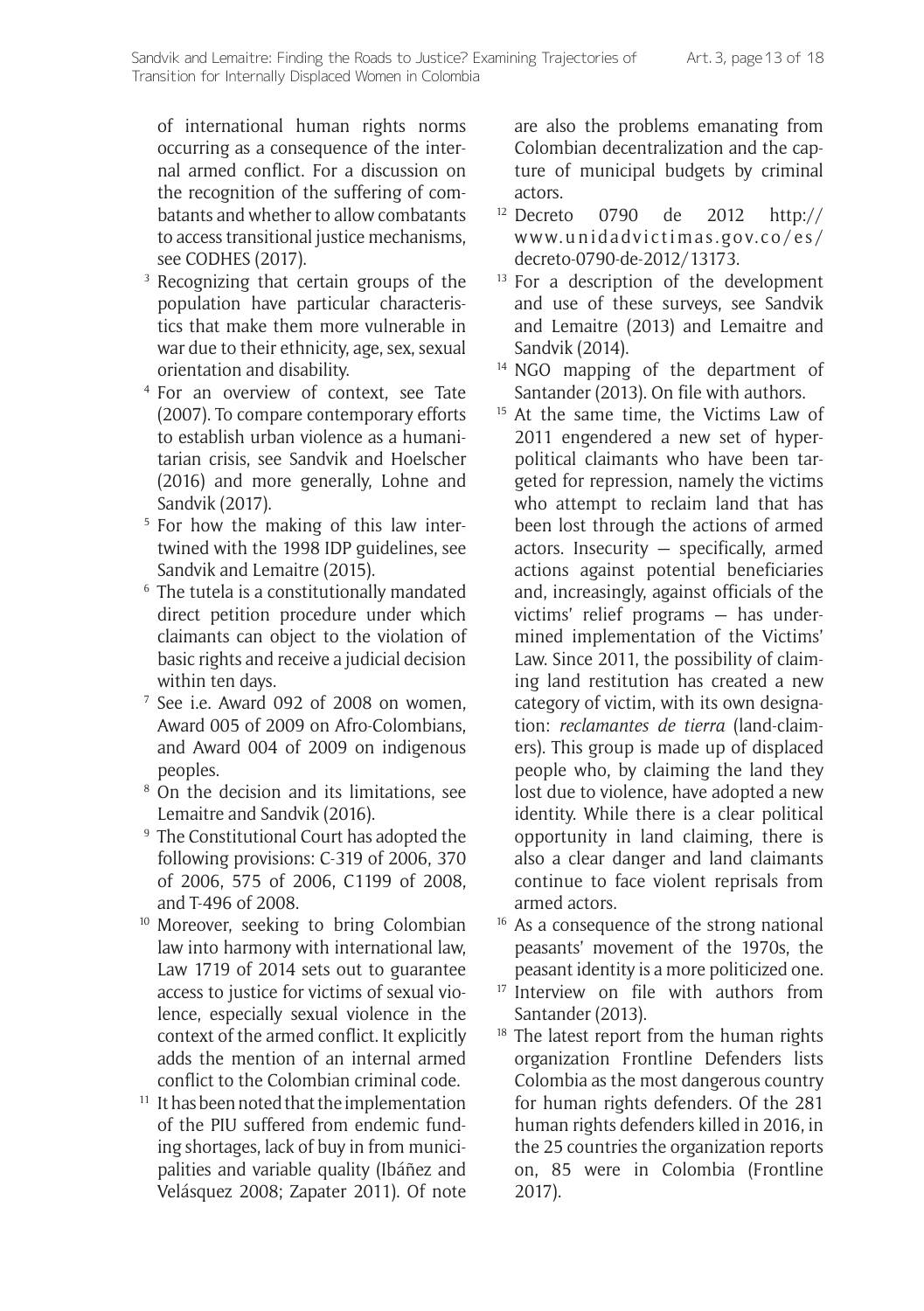<sup>19</sup> A Harvard study of the program, directed by Katherine Sikkink and funded by the Colombian government is pending publication. According to government sources, it was generally a positive evaluation (Unidad de Víctimas 2015).

## **Competing Interests**

The authors have no competing interests to declare.

# **Author Informations**

Kristin Bergtora Sandvik (S.J.D Harvard Law School 2008) is Research Professor in Humanitarian Studies at PRIO and Professor of Sociology of Law, Department of Criminology and Sociology of Law, University of Oslo. Sandvik is the co-founder and former director of the Norwegian Centre for Humanitarian studies. Her socio-legal research focus on the humanitarian sector, including humanitarian technology and innovation, forced displacement, gender violence and rights-based approaches. Sandvik's widely published work appears, among other, in the Law and Society Review, the International Journal of Refugee Studies, PoLAR: Political and Legal Anthropology Review, Third World Quarterly, Disasters, and Millennium. She is also the co-editor of several edited volumes, most recently "UNHCR and the Quest for Accountability" (2016) and "The Good Drone" (2017), both Routledge.

Julieta Lemaitre is Professor of Law at Universidad de los Andes, Bogotá and PRIO Global Fellow. She is lawyer from Universidad de los Andes (1995), has an M.A. from NYU 1998 and an S.J.D from Harvard Law School (2007.) Her research interests are law and social movements, law and armed conflict, violence against women, and sexual and reproductive rights. She has published articles in the Harvard Human Rights Journal, ICON, the Law and Society Review, Social & Legal Studies and Feminist Legal Studies. She is the author of El Derecho como Conjuro (2009) and La Paz en Cuestión (2011), as well as editor and contributor to several edited volumes.

## **References**

- **Alcalá, P R** and **Uribe, M V** 2016 Constructing memory amidst war: The historical memory group of colombia. *International Journal of Transitional Justice* 10(1): 6–24. DOI: [https://doi.org/10.1093/ijtj/](https://doi.org/10.1093/ijtj/ijv036) [ijv036](https://doi.org/10.1093/ijtj/ijv036)
- **Arias, A M O** 2014 El Consejo Nacional de Mujeres Indígenas Retomando el camino para la defensa de la vida buena y en armonía in. [http://file.prio.no/Publi](http://file.prio.no/Publication_files/Prio/Lemaitre%20et%20al%20(2014)%20Defensoras%20de%20Derchos%20Humanos%20JUSTICIA%20GLOBAL%209.pdf)[cation\\_files/Prio/Lemaitre%20et%20](http://file.prio.no/Publication_files/Prio/Lemaitre%20et%20al%20(2014)%20Defensoras%20de%20Derchos%20Humanos%20JUSTICIA%20GLOBAL%209.pdf) [al%20\(2014\)%20Defensoras%20de%20](http://file.prio.no/Publication_files/Prio/Lemaitre%20et%20al%20(2014)%20Defensoras%20de%20Derchos%20Humanos%20JUSTICIA%20GLOBAL%209.pdf) [Derchos%20Humanos%20JUSTICIA%20](http://file.prio.no/Publication_files/Prio/Lemaitre%20et%20al%20(2014)%20Defensoras%20de%20Derchos%20Humanos%20JUSTICIA%20GLOBAL%209.pdf) [GLOBAL%209.pdf](http://file.prio.no/Publication_files/Prio/Lemaitre%20et%20al%20(2014)%20Defensoras%20de%20Derchos%20Humanos%20JUSTICIA%20GLOBAL%209.pdf) [Last accessed 17 April 2017].
- **Blanquicet, J** 2016 Seis millones de víctimas esperan ser reparadas. *El Heraldo*, 09 April 2016. [http://www.elheraldo.co/politica/](http://www.elheraldo.co/politica/seis-millones-de-victimas-esperan-ser-reparadas-253456) [seis-millones-de-victimas-esperan-ser](http://www.elheraldo.co/politica/seis-millones-de-victimas-esperan-ser-reparadas-253456)[reparadas-253456](http://www.elheraldo.co/politica/seis-millones-de-victimas-esperan-ser-reparadas-253456) [Last accessed 17 April 2017].
- **Bouvier, V M** 2016 Gender and the role of women in Colombia's peace process, USIP Special Report. [http://www.usip.org/](http://www.usip.org/publications/2016/11/03/gender-and-the-role-of-women-in-colombias-peace-process) [publications/2016/11/03/gender-and](http://www.usip.org/publications/2016/11/03/gender-and-the-role-of-women-in-colombias-peace-process)[the-role-of-women-in-colombias-peace](http://www.usip.org/publications/2016/11/03/gender-and-the-role-of-women-in-colombias-peace-process)[process](http://www.usip.org/publications/2016/11/03/gender-and-the-role-of-women-in-colombias-peace-process) [Last accessed 17 April 2017].
- **Carr, S** 2009 From theory to practice: National and regional application of the guiding principles. *International Journal of Refugee Law* 21(1): 34–47. DOI: <https://doi.org/10.1093/ijrl/een038>
- **Centro Nacional de Memoria Histórica** 2013 ¡Basta YA! Colombia: Memories of war and dignity. General Report. Bogotá: Centro Nacional de Memoria Histórica. Available at: [http://centrodememoriahis](http://centrodememoriahistorica.gov.co/descargas/informes2016/basta-ya-ingles/BASTA-YA-ingles.pdf)[torica.gov.co/descargas/informes2016/](http://centrodememoriahistorica.gov.co/descargas/informes2016/basta-ya-ingles/BASTA-YA-ingles.pdf) [basta-ya-ingles/BASTA-YA-ingles.pdf](http://centrodememoriahistorica.gov.co/descargas/informes2016/basta-ya-ingles/BASTA-YA-ingles.pdf) [Last accessed 17 April 2017].
- **Cepeda-Espinosa, M J** 2004 Judicial activism in a violent context: The origin, role, and impact of the Colombian constitutional court'. *Washington University Global Studies Law Review* 3(Special issue): 529.
- **CIDH** 1999 Desplazamiento Forzado Interno. [http://www.cidh.org/countryrep/](http://www.cidh.org/countryrep/colom99sp/capitulo-6.htm)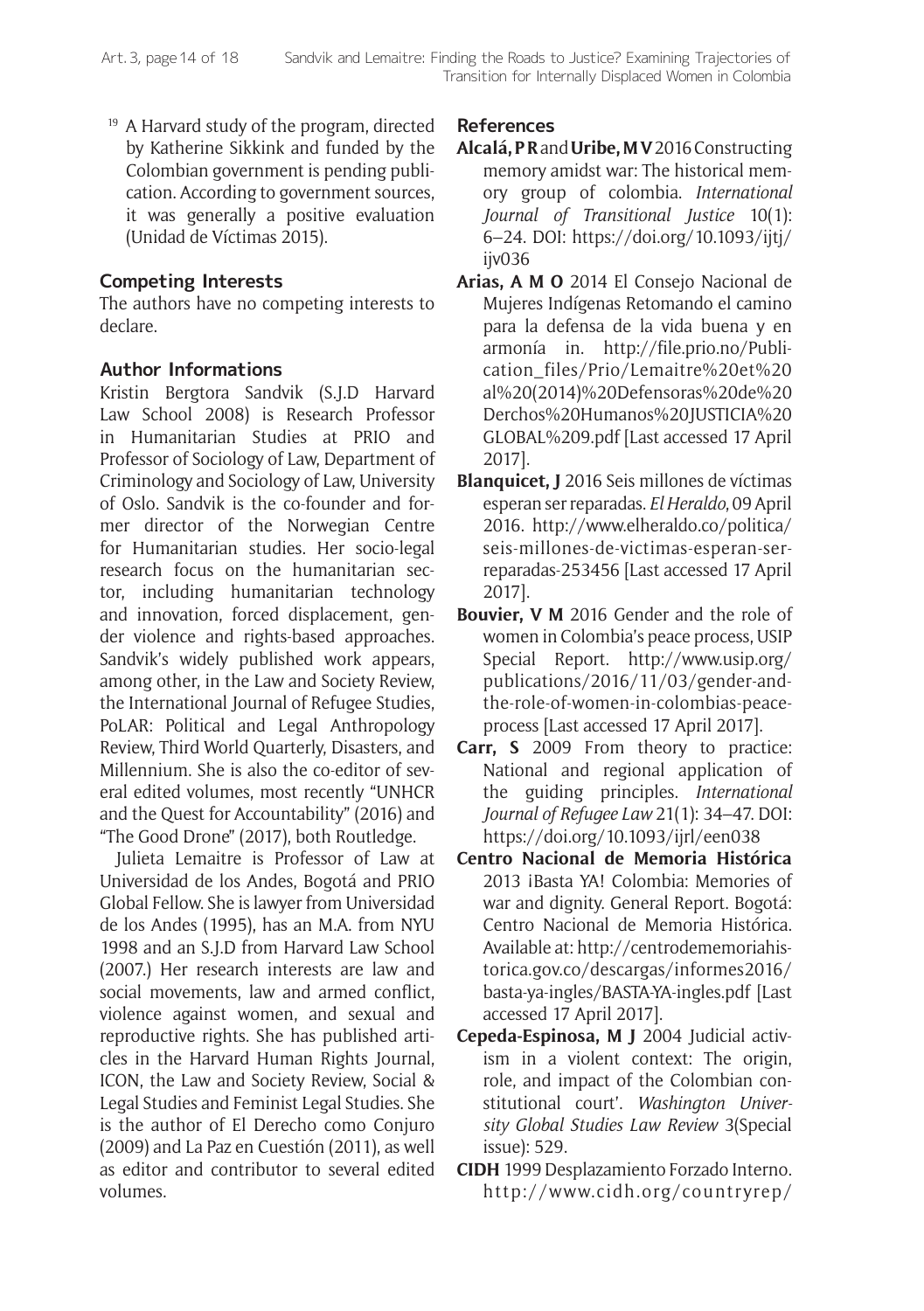[colom99sp/capitulo-6.htm](http://www.cidh.org/countryrep/colom99sp/capitulo-6.htm) [Last accessed April 17 2017].

- **CODHES** 2017 13 Propuestas Para la Adecuación Participativa de la Normativa Sobre Víctimas al Acuerdo Final de Paz entre Las Farc-EP \_Y el Gobierno de Colombia: Aportes para la Implementación del Subpunto 5.1.3.7. Papeles para la Incidencia No. 3. [http://www.codhes.](http://www.codhes.org/~codhes/images/TRECE_propuestas.pdf) [org/~codhes/images/TRECE\\_propues](http://www.codhes.org/~codhes/images/TRECE_propuestas.pdf)[tas.pdf](http://www.codhes.org/~codhes/images/TRECE_propuestas.pdf) [Last accessed 17 April 2017].
- **Deng, F M** 2000 Internal displacement in Colombia. September 7, 2000. Brookings. [https://www.brookings.edu/on-the](https://www.brookings.edu/on-the-record/internal-displacement-in-colombia/)[record/internal-displacement-in-colom](https://www.brookings.edu/on-the-record/internal-displacement-in-colombia/)[bia/](https://www.brookings.edu/on-the-record/internal-displacement-in-colombia/) [Last Accessed April 17 2017].
- **Dixon, P J** 2016 Reparations, assistance and the experience of justice: Lessons from Colombia and the Democratic Republic of the Congo. *International Journal of Transitional Justice* 10(1): 88–107. DOI: <https://doi.org/10.1093/ijtj/ijv031>
- **Firchow, P** 2014 The implementation of the Institutional Programme of Collective Reparations in Colombia. *Journal of Human Rights Practice* 6(2): 356–375. DOI: [https://doi.org/10.1093/jhuman/](https://doi.org/10.1093/jhuman/huu003) [huu003](https://doi.org/10.1093/jhuman/huu003)
- **Frontline** 2017 Annual report on human rights defenders at risk in 2016. [https://](https://www.frontlinedefenders.org/en/resource-publication/annual-report-human-rights-defenders-risk-2016) [www.frontlinedefenders.org/en/](https://www.frontlinedefenders.org/en/resource-publication/annual-report-human-rights-defenders-risk-2016) [resource-publication/annual-report](https://www.frontlinedefenders.org/en/resource-publication/annual-report-human-rights-defenders-risk-2016)[human-rights-defenders-risk-2016](https://www.frontlinedefenders.org/en/resource-publication/annual-report-human-rights-defenders-risk-2016) [Last Accessed April 17 2017].
- **García-Godos, J** 2013 Victims' rights and distributive justice: In search of actors. *Human Rights Review* 14(3): 241–255. DOI: [https://doi.org/10.1007/](https://doi.org/10.1007/s12142-013-0272-4) [s12142-013-0272-4](https://doi.org/10.1007/s12142-013-0272-4)
- **García-Godos, J** and **Lid, K A O** 2010 Transitional justice and victims' rights before the end of a conflict: The unusual case of Colombia. *Journal of Latin American Studies* 42(3): 487–516. DOI: [https://doi.](https://doi.org/10.1017/S0022216X10000891) [org/10.1017/S0022216X10000891](https://doi.org/10.1017/S0022216X10000891)
- **Garcia, M V** 1993 *La eficacia simbólica del derecho.* Examen de situaciones colombianas, Santafé de Bogotá, Uniandes, Facultad Derecho de la Universidad de los Andes.
- **Ibáñez, A M** and **Velásquez** 2008 *A Public policies to assist Internally Displaced Persons: the role of municipal authorities*. Brookings Institution-University of Bern Project on Internal Displacement. [https://](https://www.brookings.edu/research/public-policies-to-assist-internally-displaced-persons-the-role-of-municipal-authorities/) [www.brookings.edu/research/public](https://www.brookings.edu/research/public-policies-to-assist-internally-displaced-persons-the-role-of-municipal-authorities/)[policies-to-assist-internally-displaced-per](https://www.brookings.edu/research/public-policies-to-assist-internally-displaced-persons-the-role-of-municipal-authorities/)[sons-the-role-of-municipal-authorities/](https://www.brookings.edu/research/public-policies-to-assist-internally-displaced-persons-the-role-of-municipal-authorities/) [Last accessed 17 April 2017].
- **IDMC** 2016 New and total internal displacement by conflict and violence Provisional estimates 2016. Available at: [http://www.internal-displacement.](http://www.internal-displacement.org/database/country/?iso3=COL) [org/database/country/?iso3=COL](http://www.internal-displacement.org/database/country/?iso3=COL) [Last accessed 05 April 2017].
- **Jaramillo-Sierra, I C** 2016 Finding and Losing Feminism in Transition (unpublished manuscript on file with author).
- **Krystalli, R** 2016 The Colombian peace agreement has a big emphasis on the lives of women. Here's how. *The Washington Post*, August 19. Available at: [https://](https://www.washingtonpost.com/news/monkey-cage/wp/2016/08/19/the-colombian-peace-agreement-gives-gender-issues-a-central-role-heres-why-this-is-so-important/?utm_term=.161b1a774e77) [www.washingtonpost.com/news/](https://www.washingtonpost.com/news/monkey-cage/wp/2016/08/19/the-colombian-peace-agreement-gives-gender-issues-a-central-role-heres-why-this-is-so-important/?utm_term=.161b1a774e77) [monkey-cage/wp/2016/08/19/the](https://www.washingtonpost.com/news/monkey-cage/wp/2016/08/19/the-colombian-peace-agreement-gives-gender-issues-a-central-role-heres-why-this-is-so-important/?utm_term=.161b1a774e77)[colombian-peace-agreement-gives-gen](https://www.washingtonpost.com/news/monkey-cage/wp/2016/08/19/the-colombian-peace-agreement-gives-gender-issues-a-central-role-heres-why-this-is-so-important/?utm_term=.161b1a774e77)[der-issues-a-central-role-heres-why-this-is](https://www.washingtonpost.com/news/monkey-cage/wp/2016/08/19/the-colombian-peace-agreement-gives-gender-issues-a-central-role-heres-why-this-is-so-important/?utm_term=.161b1a774e77)[so-important/?utm\\_term=.161b1a774e77](https://www.washingtonpost.com/news/monkey-cage/wp/2016/08/19/the-colombian-peace-agreement-gives-gender-issues-a-central-role-heres-why-this-is-so-important/?utm_term=.161b1a774e77) [Last accessed 05 April 2017].
- **Lemaitre, J** 2008 Legal fetishism: Law, violence, and social movements in Columbia. *Revista Jurídica Universidad de Puerto Rico* (77): 331.
- **Lemaitre, J** 2009 *El Derecho como conjuro: Fetichismo legal, violencia y movimientos sociales en Colombia*. Bogotá: Uniandes y Siglo del Hombre.
- **Lemaitre, J** 2016 After the war displaced women, ordinary ethics, and grassroots reconstruction in colombia. *Social & Legal Studies* 25(5): 545–565 DOI: [https://doi.](https://doi.org/10.1177/0964663916636442) [org/10.1177/0964663916636442](https://doi.org/10.1177/0964663916636442)
- **Lemaitre, J** and **Sandvik, K B** 2014 Beyond sexual violence in transitional justice: Political insecurity as a gendered harm. *Feminist Legal Studies* 22(3): 243–261. DOI: [https://](https://doi.org/10.1007/s10691-014-9274-0) [doi.org/10.1007/s10691-014-9274-0](https://doi.org/10.1007/s10691-014-9274-0)
- **Lemaitre, J** and **Sandvik, K B** 2015 Shifting frames, vanishing resources, and dangerous political opportunities: Legal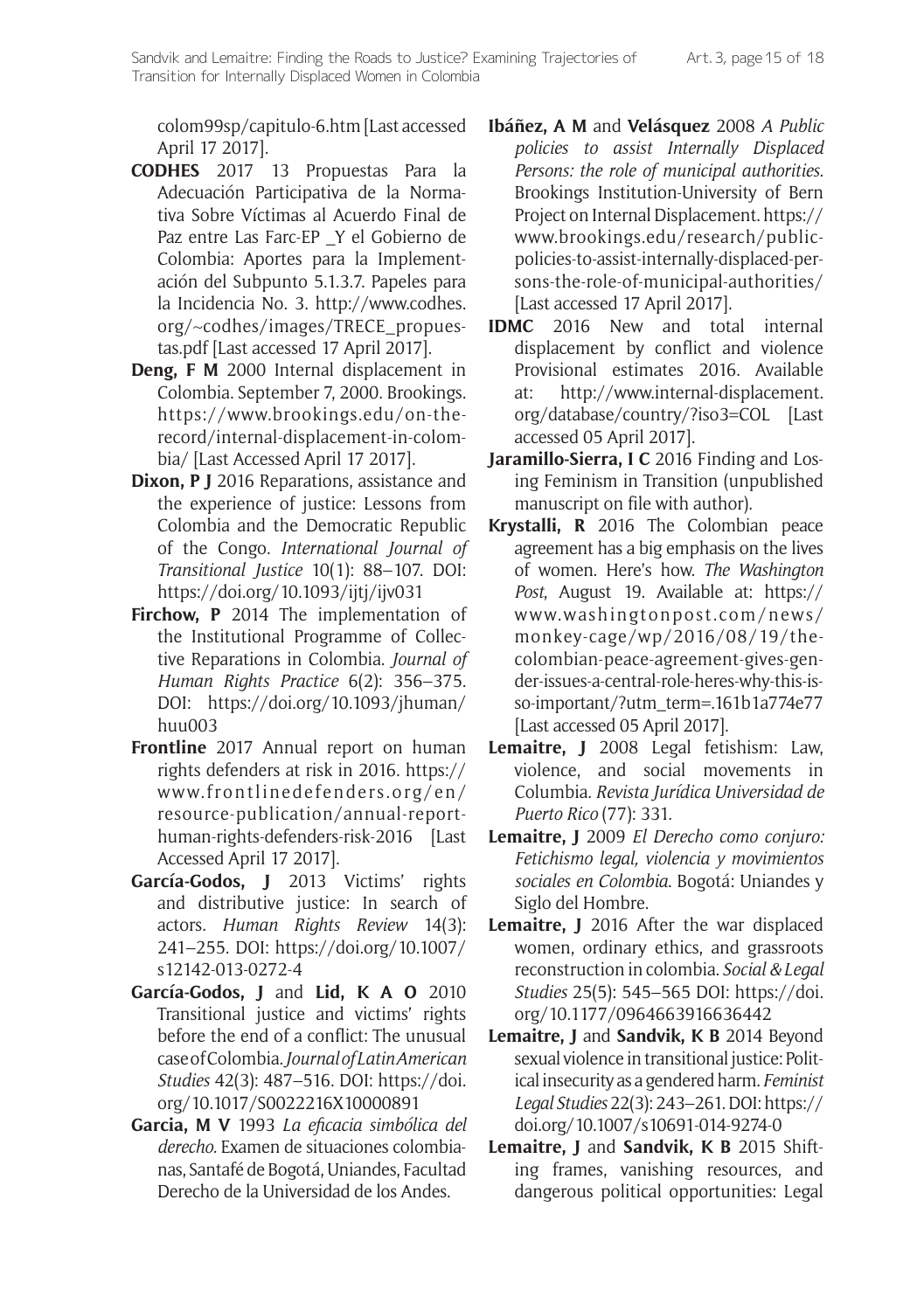mobilization among displaced women in Colombia. *Law & Society Review* 49(1): 5–38. DOI: [https://doi.org/10.1111/](https://doi.org/10.1111/lasr.12119) [lasr.12119](https://doi.org/10.1111/lasr.12119)

- **Lemaitre, J** and **Sandvik, K B** 2016 Structural remedies and the one-million pesos: On the limits of court-ordered social change for internally displaced women in Colombia. In: Young, K and Rubenstein, K (eds.). *The Public Law of Gender: From the Local to the Global.* Cambridge; New York: Cambridge University Press. DOI: [https://doi.](https://doi.org/10.1017/CBO9781316481493.006) [org/10.1017/CBO9781316481493.006](https://doi.org/10.1017/CBO9781316481493.006)
- **Lohne, K** and **Sandvik, K B** 2017 Bringing Law into the Political Sociology of Humanitarianism. *Oslo Law Review* 1(01): 4–27. DOI: [https://doi.org/10.18261/](https://doi.org/10.18261/issn.2387-3299-2017-01-01) [issn.2387-3299-2017-01-01](https://doi.org/10.18261/issn.2387-3299-2017-01-01)
- **Meertens, D** and **Zambrano, M** 2010 Citizenship deferred: The politics of victimhood, land restitution and gender justice in the Colombian (post?) conflict. *International Journal of Transitional Justice* 4(2): 189–206. DOI: [https://doi.](https://doi.org/10.1093/ijtj/ijq009) [org/10.1093/ijtj/ijq009](https://doi.org/10.1093/ijtj/ijq009)
- **Melo, M E I** 2016 Peace in Colombia is also a women's issue. *Multidisciplinary Journal of Gender Studies* 5(1): 887–910. DOI: [https://](https://doi.org/10.17583/generos.2016.1812) [doi.org/10.17583/generos.2016.1812](https://doi.org/10.17583/generos.2016.1812)
- **Nussio, E, Rettberg, A** and **Ugarriza, J E** 2015 Victims, nonvictims and their opinions on transitional justice: findings from the Colombian case. *International Journal of Transitional Justice* 9(2): 336–354. DOI: <https://doi.org/10.1093/ijtj/ijv006>
- **O'Rourke, C** 2012 Transitioning to what? Transitional justice and gendered citizenship in Chile and Colombia. In: Buckley-Zistel, S and Stanley, R (eds.). *Gender in Transitional Justice*. Palgrave Macmillan UK, 2012. pp. 136–160.
- **Pachico, E** 2015 Colombia on Track for Least Violent Year in 3 Decades. *Insightcrime*. [http://www.insightcrime.org/news-anal](http://www.insightcrime.org/news-analysis/colombia-on-track-for-least-violent-year-in-3-decades)[ysis/colombia-on-track-for-least-violent](http://www.insightcrime.org/news-analysis/colombia-on-track-for-least-violent-year-in-3-decades)[year-in-3-decades](http://www.insightcrime.org/news-analysis/colombia-on-track-for-least-violent-year-in-3-decades) [Last accessed 17 April 2017].
- **Plazas, D H G** 2016 No se ha restituido ni el 5% de tierras a las víctimas. Junio 13,

Las2orillas, [http://www.las2orillas.co/](http://www.las2orillas.co/no-se-ha-restituido-5-tierras-las-victimas/) [no-se-ha-restituido-5-tierras-las-victimas/](http://www.las2orillas.co/no-se-ha-restituido-5-tierras-las-victimas/) [Last accessed 17 April 2017].

- **Reina, J V** 2014 Análisis comparativo de los diseños institucionales que regulan la participación de las víctimas en Colombia: antes y después de la Ley 1448 de 2012. *Estudios Socio-Jurídicos* 16(1): 165–206. DOI: [https://doi.org/10.12804/](https://doi.org/10.12804/esj16.1.2014.04) [esj16.1.2014.04](https://doi.org/10.12804/esj16.1.2014.04)
- **Restrepo, E M** 2016 Leaders against all odds: Women victims of conflict in Colombia. *Palgrave Communications* 2. DOI: [https://](https://doi.org/10.1057/palcomms.2016.14) [doi.org/10.1057/palcomms.2016.14](https://doi.org/10.1057/palcomms.2016.14)
- **Rettberg, A** 2013 Victims of the Colombian armed conflict: The birth of a political actor. SSRN. DOI: [https://doi.](https://doi.org/10.2139/ssrn.2317270) [org/10.2139/ssrn.2317270](https://doi.org/10.2139/ssrn.2317270)
- **Rettberg, A** and **Ugarriza, J E** 2016 Reconciliation: A comprehensive framework for empirical analysis. *Security Dialogue* 47(6): 517–540. DOI: [https://doi.org/](https://doi.org/10.1177/0967010616671858) [10.1177/0967010616671858](https://doi.org/10.1177/0967010616671858)
- **Rodríguez, C C** and **Rodríguez, D** 2010 *Injusticia radical, derechos humanos y cambio social: Cómo la Corte Constitucional transformó el desplazamiento forzado en Colombià*. DeJusticia, Bogotá: Universidad de los Andes.
- **Rowen, J R** 2016 We don't believe in transitional justice: Peace and the politics of legal ideas in Colombia. *Law & Social Inquiry*. DOI: [https://doi.org/10.1111/](https://doi.org/10.1111/lsi.12262) [lsi.12262](https://doi.org/10.1111/lsi.12262)
- **Saffon, M P** and **Uprimny, R** 2010 Uses and abuses of transitional justice in Colombia. In: Bergsmo, M and Kalmanovitz, P (eds.). *Law in Peace Negotiations*. Oslo: Torkel Opsahl Academic Publisher.
- **Sánchez, G** 2016 Colombia needs to take a gendered approach to make peace last, January 18, *pass blue*. [http://www.](http://www.passblue.com/2016/01/18/colombia-needs-to-take-a-gendered-approach-to-make-peace-last/) [passblue.com/2016/01/18/colombia](http://www.passblue.com/2016/01/18/colombia-needs-to-take-a-gendered-approach-to-make-peace-last/)[needs-to-take-a-gendered-approach-to](http://www.passblue.com/2016/01/18/colombia-needs-to-take-a-gendered-approach-to-make-peace-last/)[make-peace-last/](http://www.passblue.com/2016/01/18/colombia-needs-to-take-a-gendered-approach-to-make-peace-last/) [Last accessed 17 April 2017].
- **Sandvik, K B** and **Hoelscher, K** 2016 The reframing of the war on drugs as a "humanitarian crisis" costs, benefits, and consequences.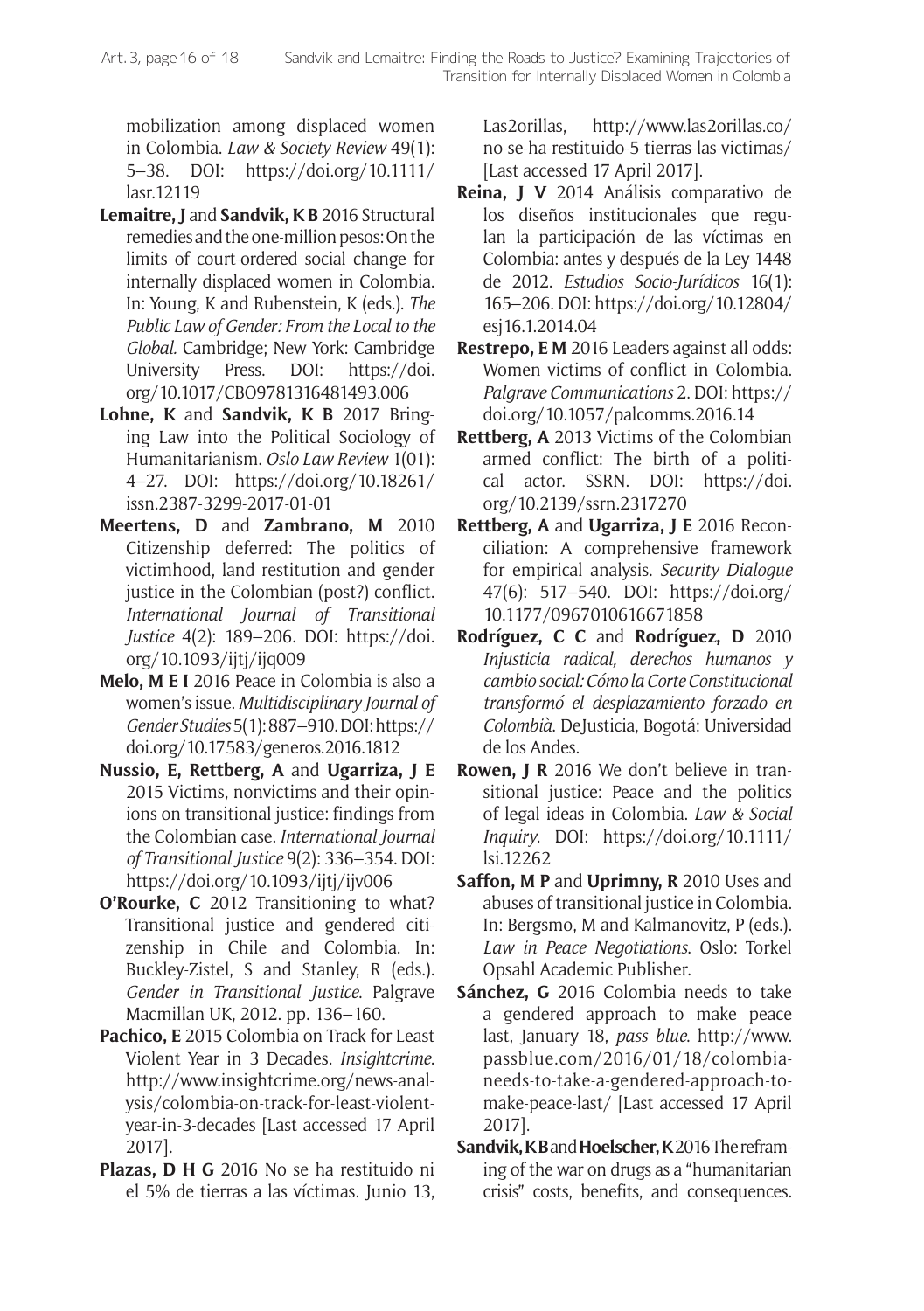*Latin American Perspectives*. DOI: [https://](https://doi.org/10.1177/0094582X16683375) [doi.org/10.1177/0094582X16683375](https://doi.org/10.1177/0094582X16683375)

- **Sandvik, K B** and **Lemaitre, J** 2013 Internally displaced women as knowledge producers and users in humanitarian action: the view from Colombia. *Disasters* 37(s1): S36–S50. DOI: [https://doi.org/10.1111/](https://doi.org/10.1111/disa.12011) [disa.12011](https://doi.org/10.1111/disa.12011)
- **Sandvik, K B** and **Lemaitre, J** 2015 From IDPs to victims in Colombia: A bottom-up reading of law in post- conflict transitions. In: Saul, M and Sweeney, J A (eds.). *International Law and Post-Conflict Reconstruction Policy*. Milton Park, Abingdon, Oxon; New York, NY: Routledge. pp. 251–271.
- **Summers, N** 2012 Colombia's Victims' Law: Transitional justice in a time of violent conflict? *Harvard Human Rights Journal* 25(1): 219–235.
- **Tabak, S** 2011 False dichotomies of transitional justice: Gender, conflict and combatants in Colombia. *NYU Journal of International Law and Politics* 44: 103. DOI: [https://doi.org/10.2139/](https://doi.org/10.2139/ssrn.1926956) [ssrn.1926956](https://doi.org/10.2139/ssrn.1926956)
- **Tate, W** 2007 *Counting the dead: the culture and politics of human rights activism in Colombia*. Berkley: University of California Press.
- **Taylor, A** 2011 Protecting internally displaced women leaders in Colombia: from policy to practice. *Oxford Monitor of Forced Migration* 1(1): 20–25.
- **Taylor, L K** 2015 Transitional justice, demobilisation and peacebuilding amid political violence: examining individual preferences in the Caribbean coast of Colombia. *Peacebuilding* 3(1): 90–108. DOI: [https://doi.org/10.1080/21647259](https://doi.org/10.1080/21647259.2014.928555) [.2014.928555](https://doi.org/10.1080/21647259.2014.928555)
- **Taylor, L K, Nilsson, M** and **Amezquita-Castro, B** 2016 Reconstructing the social fabric amid ongoing violence: attitudes toward reconciliation and structural transformation in Colombia. *Peacebuilding* 4(1): 83–98. DOI: [https://doi.org/10.108](https://doi.org/10.1080/21647259.2015.1094909) [0/21647259.2015.1094909](https://doi.org/10.1080/21647259.2015.1094909)
- **Unidad victimas** 2013 Inicia reparación colectiva con organización de mujeres en Bolívar, 17 October 2013. [http://](http://www.unidadvictimas.gov.co/index.php/en/79-noticias/1284-inicia-reparacion-colectiva-con-organizacion-de-mujeres-en-bolivar) [www.unidadvictimas.gov.co/index.php/](http://www.unidadvictimas.gov.co/index.php/en/79-noticias/1284-inicia-reparacion-colectiva-con-organizacion-de-mujeres-en-bolivar) [en/79-noticias/1284-inicia-reparacion](http://www.unidadvictimas.gov.co/index.php/en/79-noticias/1284-inicia-reparacion-colectiva-con-organizacion-de-mujeres-en-bolivar)[colectiva-con-organizacion-de-mujeres](http://www.unidadvictimas.gov.co/index.php/en/79-noticias/1284-inicia-reparacion-colectiva-con-organizacion-de-mujeres-en-bolivar)[en-bolivar](http://www.unidadvictimas.gov.co/index.php/en/79-noticias/1284-inicia-reparacion-colectiva-con-organizacion-de-mujeres-en-bolivar) [Last accessed 08 August 2014].
- **Unidad victimas** 2015 Universidad de Harvard destaca política integral de reparación de víctimas en Colombia. [http://www.unidadvictimas.gov.co/es/](http://www.unidadvictimas.gov.co/es/valoración-y-registro/universidad-de-harvard-destaca-pol%C3%ADtica-integral-de-reparación-de-v%C3%ADctimas-en) [valoración-y-registro/universidad-de-har](http://www.unidadvictimas.gov.co/es/valoración-y-registro/universidad-de-harvard-destaca-pol%C3%ADtica-integral-de-reparación-de-v%C3%ADctimas-en)[vard-destaca-pol%C3%ADtica-integral](http://www.unidadvictimas.gov.co/es/valoración-y-registro/universidad-de-harvard-destaca-pol%C3%ADtica-integral-de-reparación-de-v%C3%ADctimas-en)[de-reparación-de-v%C3%ADctimas-en](http://www.unidadvictimas.gov.co/es/valoración-y-registro/universidad-de-harvard-destaca-pol%C3%ADtica-integral-de-reparación-de-v%C3%ADctimas-en) [Last accessed 17 April 2017].
- **UN News Centre** 2004 Colombia has biggest humanitarian crisis in western hemisphere, UN says, May 10, 2004. Available at: [http://www.un.org/apps/](http://www.un.org/apps/news/story.asp?NewsID=10691&Cr=colombia&Cr1#.UVHFNBfktfA) [news/story.asp?NewsID=10691&Cr=colo](http://www.un.org/apps/news/story.asp?NewsID=10691&Cr=colombia&Cr1#.UVHFNBfktfA) [mbia&Cr1#.UVHFNBfktfA](http://www.un.org/apps/news/story.asp?NewsID=10691&Cr=colombia&Cr1#.UVHFNBfktfA).
- **Vidal-López, R** 2012 Truth-telling and internal displacement in Colombia in case studies on transitional justice and displacement14. ICTJ/Brookings. [https://](https://www.brookings.edu/wp-content/uploads/2016/07/VidalLopez-Truth-Telling-Colombia.pdf) [www.brookings.edu/wp-content/](https://www.brookings.edu/wp-content/uploads/2016/07/VidalLopez-Truth-Telling-Colombia.pdf) [uploads/2016/07/VidalLopez-Truth-Tell](https://www.brookings.edu/wp-content/uploads/2016/07/VidalLopez-Truth-Telling-Colombia.pdf)[ing-Colombia.pdf](https://www.brookings.edu/wp-content/uploads/2016/07/VidalLopez-Truth-Telling-Colombia.pdf) [Last accessed 17 April 2017].
- **Zapater, J** 2011 Participatory capacity building in action in Colombia, *Forced Migration Review* 17–18.